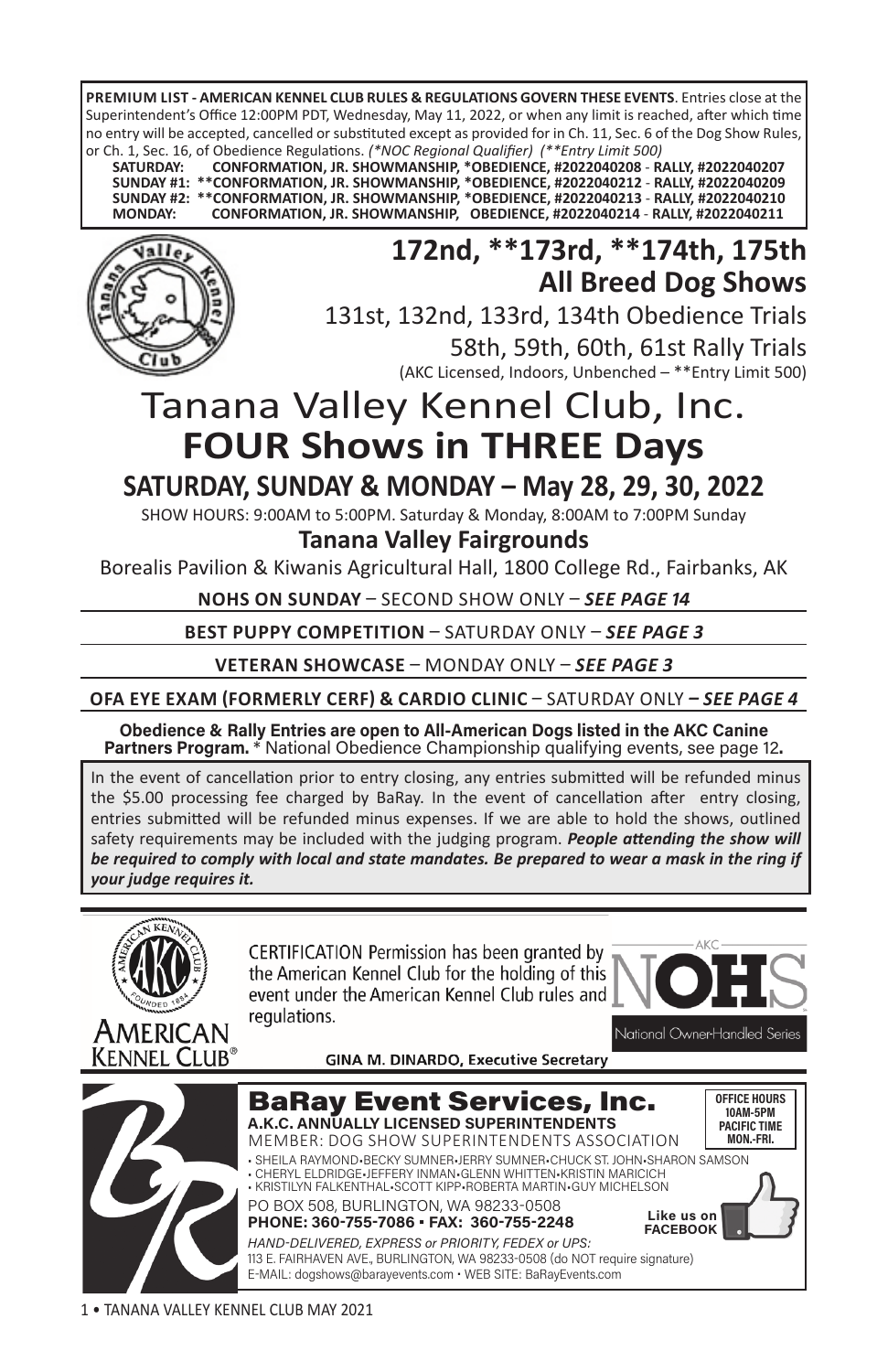# *OFFICERS & BOARD OF TANANA VALLEY KENNEL CLUB*

| Mary Ann Robinson 2nd Vice President Lisa Bishop Recording Secretary |                                                   |  |
|----------------------------------------------------------------------|---------------------------------------------------|--|
|                                                                      |                                                   |  |
|                                                                      | PO BOX 10945 271 SKYRIDGE DR, FAIRBANKS, AK 99710 |  |
|                                                                      |                                                   |  |
|                                                                      |                                                   |  |

### *SHOW COMMITTEE*

### **Becky Gatterdam - Show Chair**

1028 E. Chena Hills Dr. Fairbanks, AK 99709 • rwgatter@gmail.com

| Peggy BeagleObedience Trial Chair  | Donna Wojciechowski  Rally Trial Chair |  |
|------------------------------------|----------------------------------------|--|
| Jenn Schutte Conformation Trophies |                                        |  |
|                                    |                                        |  |
|                                    |                                        |  |
|                                    |                                        |  |
|                                    |                                        |  |
|                                    |                                        |  |
| Assisted by Ron and Kristi Davis   |                                        |  |
|                                    |                                        |  |

# *SHOW VETERINARIAN – ON CALL* – *907-479-2700*

**After Hours Clinic** • Veterinary Emergency Clinic • 8 Bonnie Ave., Fairbanks, AK 99701 *SHOW PHOTOGRAPHER*

#### **Meg Callea – Callea Photo**

200 E. Tramac Place, Shelton, WA • 360-426-2127 or 360-426-0137 fax • Calleafoto@aol.com

### **EMT on the grounds**

#### **USE OF RAMPS – ALL BREEDS**

A judge requesting the use of a ramp must give notice to the show superintendent/show secretary prior to judging. AKC approval is not required. The entire entry in a breed is to be examined in the same manner (ground, table, or ramp).

At the discretion of the judge, the following breeds may be judged on the ground or on a ramp through all levels of competition: Lagotto Romagnolo, Nova Scotia Duck Tolling Retrievers, American Water Spaniels, Boykin Spaniels, English Springer Spaniels, Field Spaniels, Welsh Springer Spaniels, Grand Basset Griffon Vendeen, Standard Schnauzers, American Staffordshire Terriers, Irish Terriers, Kerry Blue Terriers, Soft Coated Wheaten Terriers, Staffordshire Bull Terriers, Finnish Spitz, Entlebucher Mountain Dogs, Finnish Lapphunds, Icelandic Sheepdogs, Norwegian Buhunds, Polish Lowland Sheepdogs, Spanish Water Dogs, and Norrbottenspets (Misc.).

At the discretion of the judge through all levels of competition, the following breeds may be judged on the ground, a ramp, or on a table: Whippets, Miniature Bull Terriers.

At the discretion of the judge through all levels of competition, the following breeds may be judged on a ramp, or on a table: Mudi.

The following breeds must be judged on a ramp through all levels of conformation competition: Clumber Spaniels, Sussex Spaniels, Basset Hounds, Cirneco dell'Etnas, Bulldogs, Chinese Shar-Pei, Chow Chows and Keeshonden.

This extends to all conformation competition at AKC conformation dog shows and any AKC event where a conformation title may be earned. This policy includes Group, BIS, Junior Showmanship, the 4–6 Month Beginner Puppy Competition, the AKC National Owner-Handled Series (NOHS), and all other special attractions that offer Group and BIS competitions. Ramps can be used in emergency situation to judge any breed.

In an emergency situation, where use of a ramp is not indicated in the premium list, an exhibitor has the option of withdrawing their entry and receiving a refund. For the judging of juniors the ramp may be used at the discretion of the judge for the ramp optional breeds. (01/2022)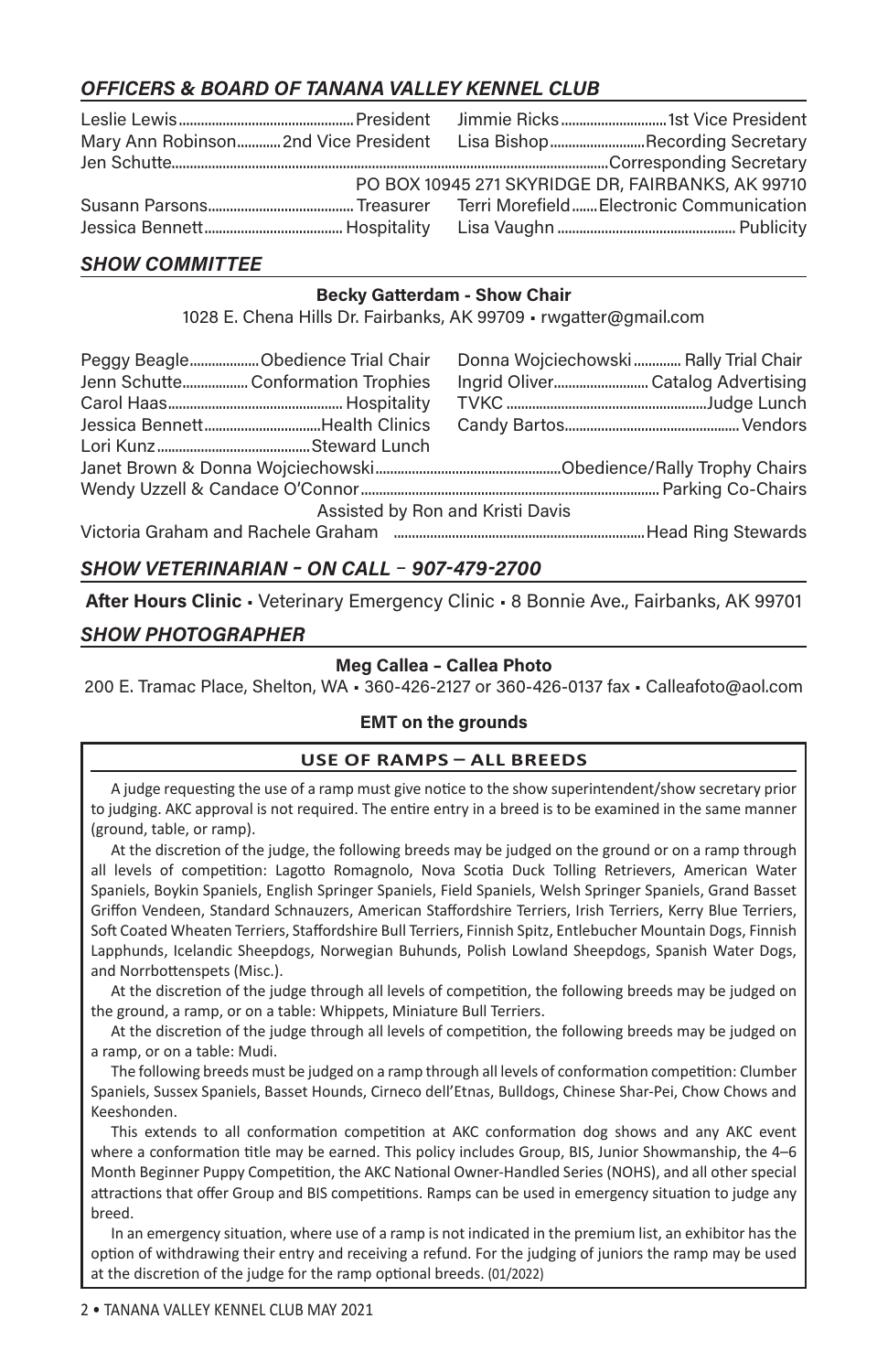# *JUDGES – ALL EVENTS*

| <b>JUDGES</b>                | <b>ADDRESS</b>          | Sat | <b>Sun</b> | Sun | Mon |
|------------------------------|-------------------------|-----|------------|-----|-----|
| Mr. John F Booth [6914]      | SAN ANTONIO, TX         | X   | X          |     |     |
| Mrs. Marissa L Clark [26653] | GIG HARBOR, WA          | X   | Χ          | X   |     |
| Dr. Donald A Gill [0788]     | TYLER, TX               | X   | X          | X   |     |
| Ms. Dianne Kroll [44743]     | ALOHA, OR               |     |            | X   |     |
| Mr. David L Kittredge [7016] | ROCHESTER, NY           | X   | X          | X   | X   |
| Mrs. Chris A Levy [6368]     | SALEM, OR               |     | Χ          | X   | X   |
| Mr. Donald Rennick [19134]   | LAKE STEVENS, WA        | X   | x          | X   | X   |
| Mrs. Lynda Saranchuk [96457] | <b>WEST KELOWNA, BC</b> | X   | X          | X   | X   |
| Mr. Mel Saranchuk [96465]    | VANCOUVER, WA           | X   | Χ          | X   | X   |
| Mrs. Debra Schneider [29942] | WHITE BEAR LK, MN       | Χ   |            |     |     |

*\*One or more breeds assigned approved as provisional/permit by AKC*

# *BEST PUPPY COMPETITION – SATURDAY ONLY*

Best Puppy will be awarded from the First Place winners in the Regular Puppy Classes (6-9 mos. & 9-12 mos. ONLY) immediately following each breed. If the Best of Breed is awarded to a dog/ bitch coming from one of the Puppy Classes for that breed, the Best Puppy win is automatic. Each Best Puppy Group will be judged following its respective Variety Group in a nearby ring. First



through Fourth Place in each Group will be awarded, with the Group Winner going on to Best Puppy in Show. If the dog/bitch judged First in their respective regular group was also the Best Puppy for their breed, first place in the Puppy Group is automatic, and judging will be for second through fourth places only. Judge for Best Puppy in Breed, will be as published for the regular classes. Judges for the Puppy Groups, and Best Puppy in Show will be announced on the judging program. Best Puppy in Show will be judged immediately before regular Best in Show competition. PRIZES: PUPPY COMPETITION sponsored by COLD SPOT FEEDS. BEST PUPPY will receive an Awesome Basket Filled to the Brink with Cool Stuff! FIRST PLACE IN EACH PUPPY GROUP will receive a TVKC medallion. All Participants in Puppy Groups will receive a dog toy.

# **VETERAN SHOWCASE COMPETITION – MONDAY ONLY**

The Tanana Valley Kennel Club, Inc., will hold Veterans Group and Best Veteran in Show Showcase Competition on Monday, May 30, 2022, in conjunction with its regular all-breed show competition. Two competitions will be offered, sexes combined ("Dogs" means either sex): **Dogs 7 Yrs. & Under 10 Yrs. Old**, and **Dogs 10 Yrs. Old and Older**.

To compete in the Age Class Competitions, dogs must be at least 7 yrs. old on the day of the show. For the 7-10 Years Old, **Dogs must be at least 7 years old, but less than 10 years old** on the day of competition. For the 10 Years Old and Older class, **Dogs must be at least 10 years old** on the day of competition.

**Entry fee is \$17.00**. It is the owner or agent's responsibility to ensure dogs are entered in the correct age class. Dogs not meeting the age class criteria will be disqualified from competition. No refunds will be allowed for dogs entered in the wrong age class.

This AKC-approved special event allows Veterans in all AKC approved breeds to compete for Best Veteran in Group 7 up to 10, and Group 10 and older, and Best in Show Veteran 7 up to 10, and Best in Show Veteran 10 and older.

*There will be no Breed-level Veteran Classes*. Altered dogs and bitches are eligible to compete. Entries will be divided by Group and Age Class levels only. All dogs entered will be assigned to their respective Veteran Group and Age Class, and will enter the Group Ring together. Judging will be for placement as first, second, third, and fourth in each group. The Group Winners from each Age Class will compete for Best Veteran in Show by Age Class, immediately before regular Best in Show competition.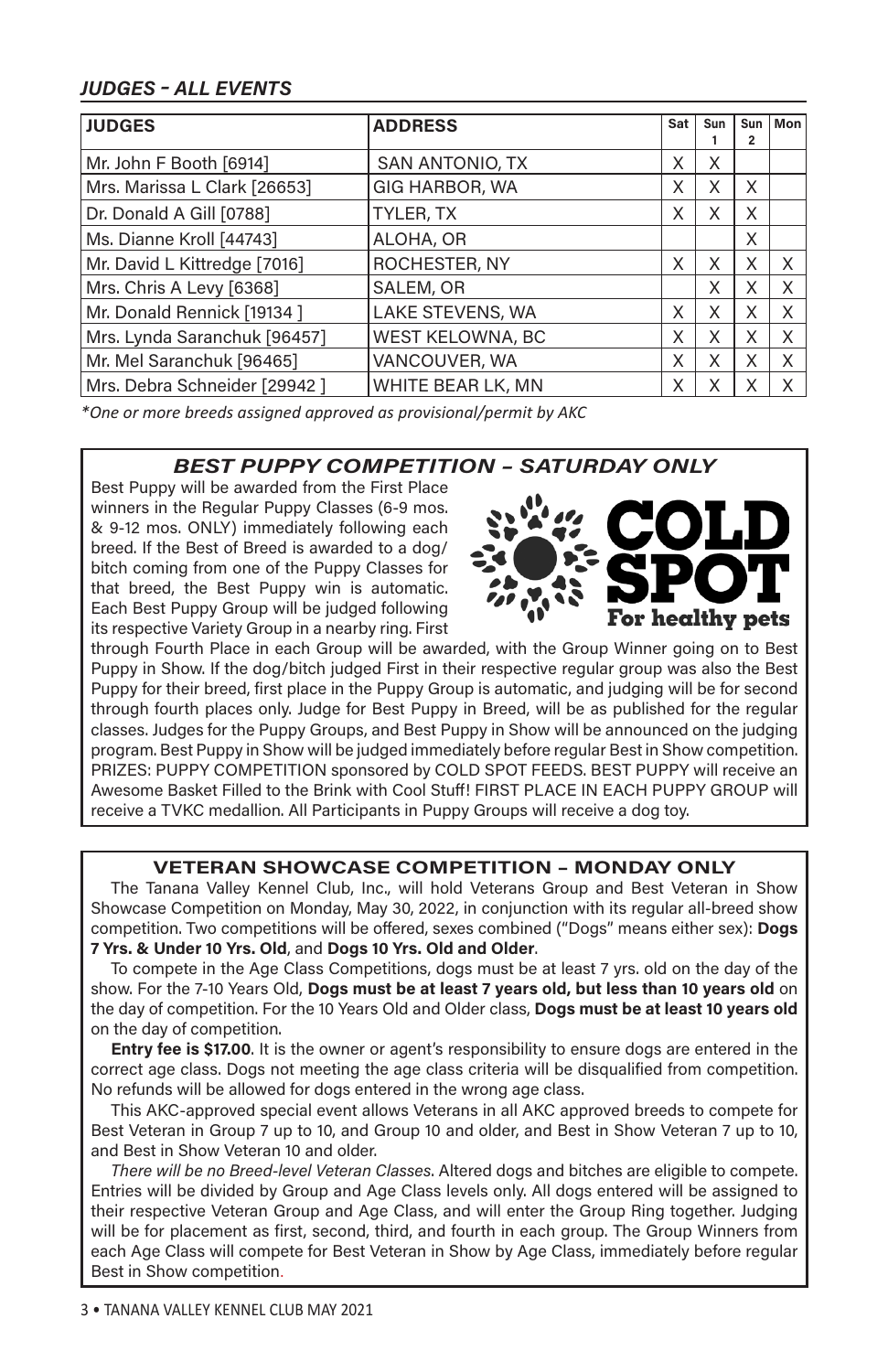### **CLASSES FOR ALL BREEDS**

Classes are offered for all breeds or varieties of breeds. Where classes are further divided by color, weight, or other breed characteristics, it is so indicated below and the class division MUST be indicated on entry form.

#### Regular Classes

| PUPPY DOGS (6 mos. & under 9 mos.)                                                                       | PUPPY BITCHES (6 mos. & under 9 mos.)  |
|----------------------------------------------------------------------------------------------------------|----------------------------------------|
| PUPPY DOGS (9 mos. & under 12 mos.)                                                                      | PUPPY BITCHES (9 mos. & under 12 mos.) |
| DOGS (12 mos. & under 18 mos.)                                                                           | BITCHES (12 mos. & under 18 mos.)      |
| NOVICE DOGS                                                                                              | <b>NOVICE BITCHES</b>                  |
| AMATEUR-OWNER-HANDLER DOGS                                                                               | AMATEUR-OWNER-HANDLER BITCHES          |
| BRED BY EXHIBITOR DOGS*                                                                                  | <b>BRED BY EXHIBITOR BITCHES*</b>      |
| AMERICAN BRED DOGS                                                                                       | AMERICAN BRED BITCHES                  |
| OPEN DOGS                                                                                                | <b>OPEN BITCHES</b>                    |
| *The Bred By Exhibitor classes will be split into Puppy & Adult                                          |                                        |
| Rough Collie Open classes divided, both sexes: Blue Merle, Sable & White, Tri-Color, White               |                                        |
| Shetland Sheepdog Open classes divided, both sexes: Sable & White, AOAC                                  |                                        |
|                                                                                                          | WINNERS DOG WINNERS BITCH              |
| BEST OF BREED (VARIETY) COMPETITION                                                                      |                                        |
| SELECT DOG, SELECT BITCH                                                                                 |                                        |
| The following estes suize of de se mouthe entered and ebourn in Dest of Dused () (exist. () Competition: |                                        |

The following categories of dogs may be entered and shown in Best of Breed (Variety) Competition: Dogs that are Champions of Record and dogs which according to their owner's records, have completed the requirements for a championship, but whose championships are unconfirmed.

### *ENTRY FEES*

#### **Highest Priced Class considered the FIRST ENTRY**

#### **Separate Fee for each dog, each event – Includes AKC Fees where applicable** CONFORMATION

| <b>OBEDIENCE</b>                                                               |  |
|--------------------------------------------------------------------------------|--|
| First Entry of a Dog in Regular or Optional Titling Obedience Classes \$ 32.00 |  |
|                                                                                |  |
| RALLY                                                                          |  |
|                                                                                |  |
|                                                                                |  |

**MAIL ENTRIES WITH FEES** to BaRay Event Services, PO Box 508, Burlington, WA 98233 *See Entry Submission Guidelines, Page 22.*

# A New Exhibitor briefing will be held on Saturday. Please see the judging program for the time.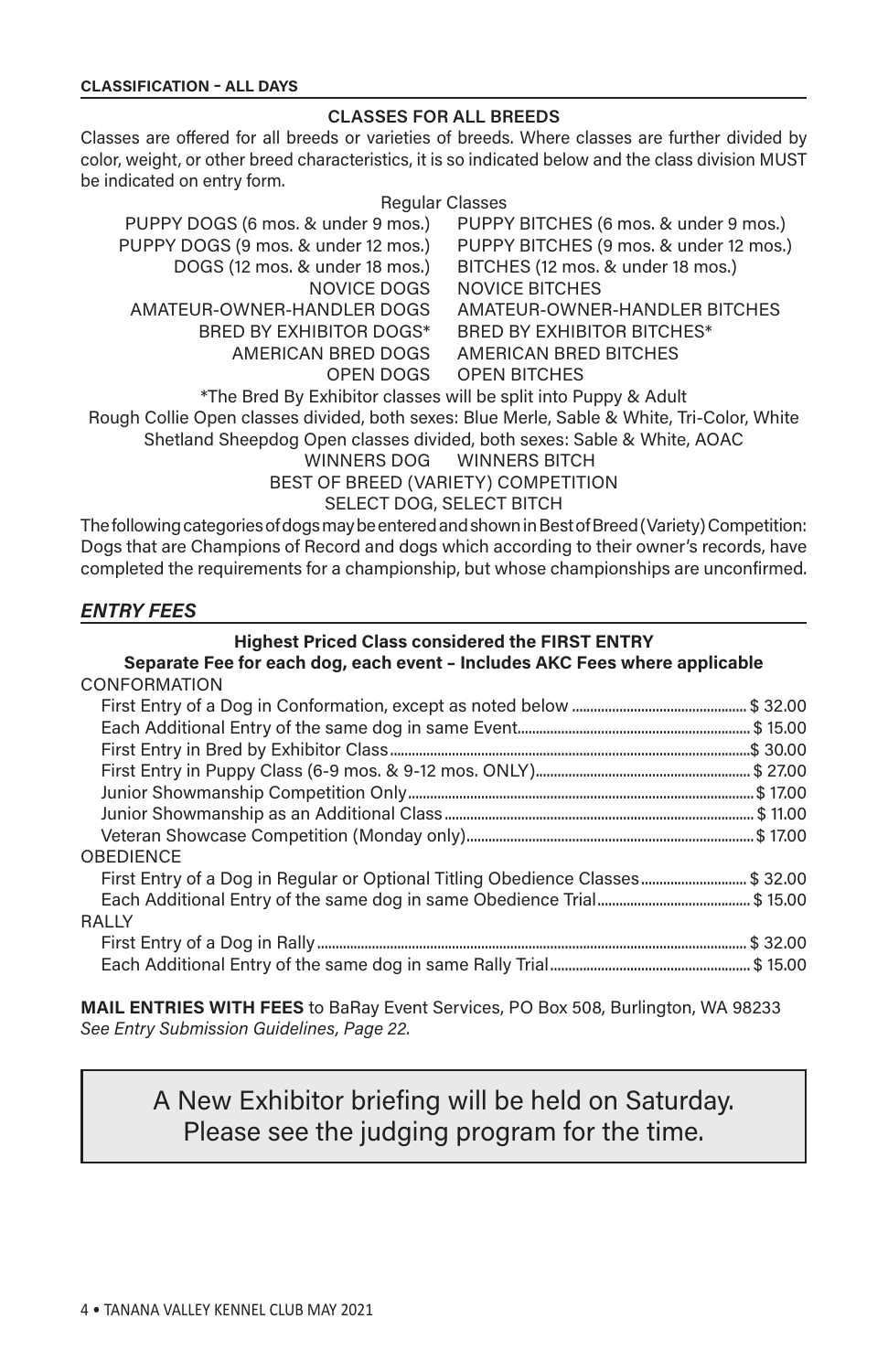# *RIBBON PRIZES – EACH DAY*

These are All-Ribbon Shows, with Commemorative Rosettes Where Indicated: **REGULAR CLASSES** First Prize...............................................Blue Ribbon Second Prize..........................................Red Ribbon Third Prize .........................................Yellow Ribbon Fourth Prize........................................White Ribbon Winners...............................................Purple Ribbon Reserve Winners .........Purple & White Ribbon Best of Winners ................ Blue & White Ribbon Select...............................Light Blue & White Ribbon Best of Each Breed and Best of Each Variety of Breed.....................................Purple & Gold Ribbon Best of Opposite Sex to Best of Breed and Best of Variety of Breed.............Red & White Ribbon NOHS Best of Breed.........................................................................................................................Maroon Ribbon Best Puppy from the Regular Puppy Classes (Sat. only).......................................Dark Green Ribbon Highest Scoring Dog in the Regular Obedience Classes ...................................Blue & Gold Rosette Highest Combined Score in Open B & Utility........................................................Blue & Green Rosette Highest Combined Score in Rally Advanced B & Excellent B.......................Blue & Green Rosette Highest Combined Triple Score .........................................................................................Blue & Red Rosette Qualifying Score in Obedience or Rally..........................................................................Dark Green Ribbon **NON-REGULAR CLASSES** First Prize..............................................Rose Ribbon Second Prize....................................Brown Ribbon Third Prize ............................. Light Green Ribbon Fourth Prize..........................................Gray Ribbon Miscellaneous Best of Breed........................................................................................................Orange Ribbon Miscellaneous Best of Opposite Sex to Best of Breed ................................................Lavender Ribbon Best Miscellaneous.............................................................................................................. Pink & Green Rosette Best Junior Handler............................................................................................................Rose & Green Rosette Reserve Best Junior Handler.............................................................................................Rose & Gray Rosette **VARIETY GROUPS** First Prize..............................................Blue Rosette Second Prize.........................................Red Rosette Third Prize ........................................Yellow Rosette Fourth Prize.......................................White Rosette Best in Show.................................................................................................................Red, White & Blue Rosette Reserve Best in Show ..............................................................................Black, Cream & Irish Gold Rosette **NOHS VARIETY GROUPS & BEST IN SHOW - SUNDAY #2 ONLY** First Prize................................. Neon Pink Rosette Second Prize.......................Neon Green Rosette Third Prize ............................................. Teal Rosette Fourth Prize.....................................Cream Rosette Best NOHS in Show.............Turquoise Rosette NOHS Reserve BIS .............Light Green Rosette **SPECIAL ATTRACTION GROUPS** First Prize.............................................. Pink Rosette Second Prize...................................Brown Rosette Third Prize ............................ Light Green Rosette Fourth Prize.........................................Gray Rosette Puppy Best in Show (Saturday only)...............................................................................Dark Green Rosette Veteran Best in Show (Monday only)..............................................................................Dark Green Rosette

# *ROUTES TO THE SHOW*

**FROM THE AIRPORT AND PIKES** – East to the Parks/Mitchell: go under the overpass and turn left onto the Mitchell; drive north about 1mile and Exit onto Geist and go east to University Ave. Turn left onto University and in one mile turn right at college Rd. Fairgrounds approximately 2 miles.

# *HOTELS & MOTELS THAT WILL ACCEPT DOGS*

It is strongly suggested that reservations be made well in advance of the show dates. Hotel space is very limited in Fairbanks during the summer months.

| We are running out of motels. Please use care and consideration when staying in these motels. |
|-----------------------------------------------------------------------------------------------|
| CLEAN UP AFTER YOURSELF AND YOUR DOGS AND SUPERVISE THEM AT ALL TIMES.                        |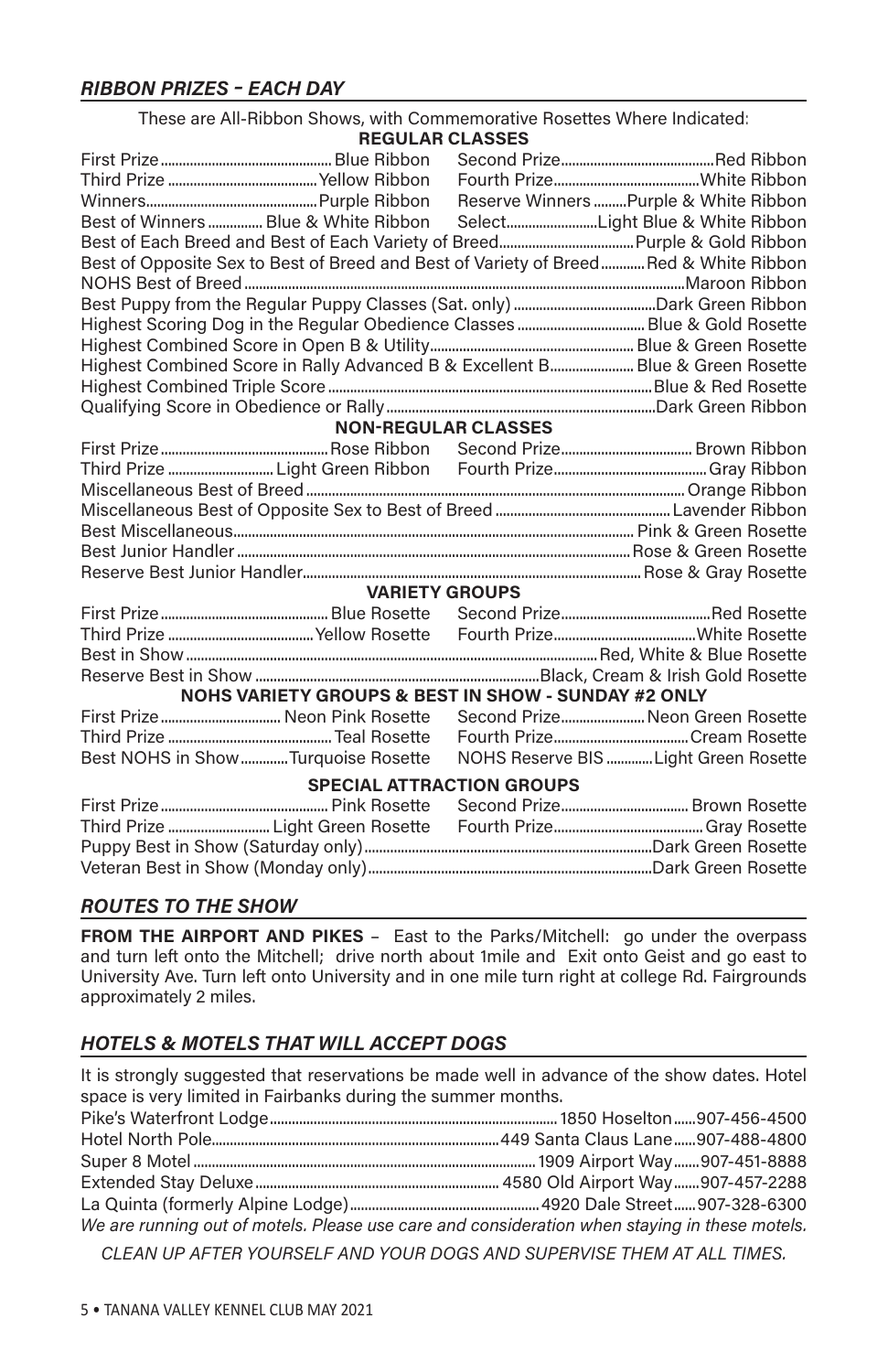# *JUNIOR SHOWMANSHIP COMPETITION*

NOVICE CLASS: For boys and girls who are at least 9 years old and under 18 years old on the day of the show and who at the time entries close have not won three (3) first place awards, with competition present, in a Novice Class. A first place in Novice without competition leading to a Best Junior award with competition would count as one win towards moving to Open at a licensed or member show.

OPEN CLASS: For boys and girls who are at least 9 years old and under 18 years old on the day of the show, and who have won three first place awards in a Novice Class or if a win in Novice leads to a Best Junior with competition present it will count as one win towards moving to Open in a licensed or member show. Juniors which according to their records have completed the requirements to compete in the Open class but whose status is unconfirmed by the American Kennel Club are limited to competing in the Open Class for a period of 90 days from the date of the show where the Junior completed the requirements according to their records.

MASTER CLASS: This class will be for boys and girls who are at least 9 years old and under 18 years on the day of the show, and who have 10 Best Junior wins with competition. The calendar for this class will be consistent with the eligibility dates for the AKC National Championship. All Juniors meeting the criteria for this class are required to enter the Master Class and may change their entry the day of the show if entries have already closed. Once the eligibility time frame for that year has passed all participants return to the Open Class to compete for the following year.

NOVICE AND OPEN Class divided: Junior-9 years old and under 12 years old on the day of the show; Intermediate-12 years old and under 15 years old on the day of the show; Senior-15 years old and under 18 years old on the day of the show.

RESERVE JUNIOR HANDLER: After the judge has awarded the Best Junior Handler, the second place winner from the class that the Junior was awarded Best Junior Handler is to return to the ring to compete for Reserve Best Junior Handler.

NOTICE: Junior Handlers must include their AKC JUNIOR HANDLER NUMBER on each entry. You may obtain your junior identification number by calling the AKC, Judges Education Department, 919-233-9767. BE SURE ALL INFORMATION for Junior Showmanship Classes is entered on front and back of entry form.

NOTE: SUBSTITUTION OF DOG IN JUNIOR SHOWMANSHIP AT THE SHOW(S): There will be an Administration Fee of \$5.00 charged for any substitution of dog in Junior Showmanship at each show. In addition, if the dog originally entered in Jr. Showmanship was an additional entry, and the dog being substituted is not otherwise entered in the show, the Junior Showmanship Only fee applies.

# *ATTENTION EXHIBITORS*

- Exhibitors will not be allowed on the grounds until 10:00AM, Friday. The Show building will open to exhibitors at **7:00AM each morning**. Dogs must be removed from the show site immediately following Best in Show judging on **Monday**.
- **Unentered dogs are not allowed within the show building or grooming building**.
- Exhibitors and handlers are responsible for clean conditions in and around their grooming area, parking area, and hotel rooms**.**
- Exhibitors will be responsible for cleaning up after their dogs. Special exercise areas will be provided.
- The Tanana Valley Kennel Club, Inc., is not responsible for the actions or products of the commercial vendors at these events.
- Dogs left unattended in inclement weather & deemed in danger by the Show Committee will be turned over to Fairbanks North Star Borough Animal Control for proper care.
- **No smoking will be allowed or tolerated in any building on the show site.** Offenders of the rule shall be subject to a fine not to exceed \$50.00, and in the event of continued abuse, shall be asked to leave the show premises**.**
- **NO GROOMING OR EXERCISE PENS ARE ALLOWED IN THE SHOW BUILDING. CRATES ARE ONLY ALLOWED IN THE SHOW BUILDING DURING SHOWING OF YOUR BREED & MUST BE REMOVED IMMEDIATELY AFTER YOUR BREED JUDGING. CRATE SPACE IS LIMITED TO THE AREAS MARKED. CRATES ARE NOT ALLOWED OUTSIDE THE DESIGNATED CRATING AREA.** *CRATES LEFT AFTER BREED JUDGING WILL BE REMOVED BY THE SHOW COMMITTEE, AND WILL BECOME THE PROPERTY OF TANANA VALLEY KENNEL CLUB.*
- 6 TANANA VALLEY KENNEL CLUB MAY 2021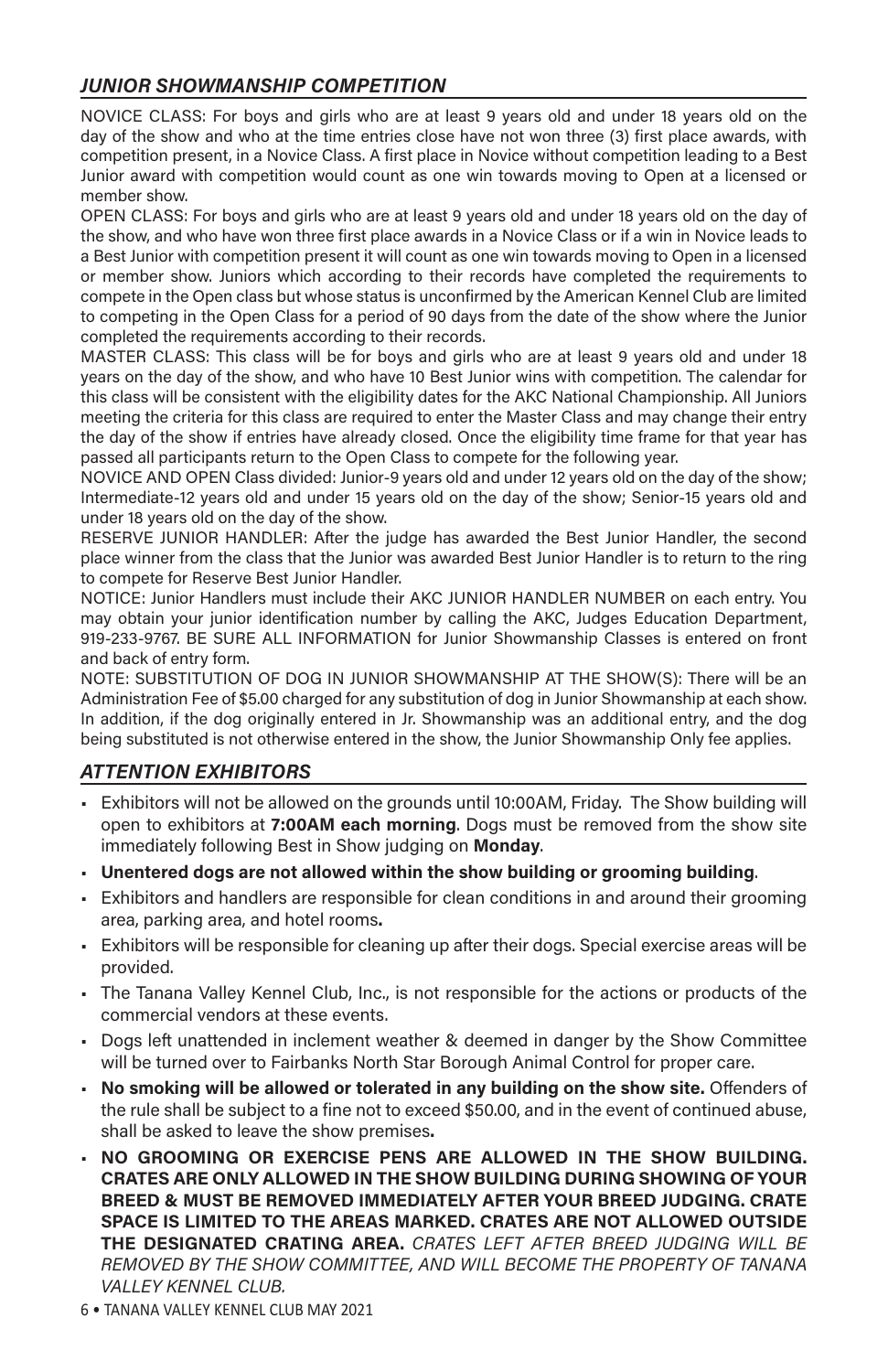# *SHOW GROUNDS RULES*

- The Tanana Valley Kennel Club, Inc., reserves the right to deny camping approval based on previous complaints against individuals.
- Camping area will have security at the gate and on the premises. A camping pass must be shown to gain admittance to the back area of the show grounds. Campers can set up starting at 10:00AM on Friday, and must be off the grounds by 7:00PM on Monday.
- *• Showers will be open at 8:00AM until 9:00 PM on Friday, Saturday, and Sunday.*
- **• NO PARKING IS ALLOWED BESIDE THE SHOW BUILDING OR GROOMING BUILDING at any time. Violators will be immediately towed at owner's expense without warning.**
- **•** Clean up after yourself and your dogs immediately.
- Quiet Hours are 10:00PM to 6:00AM. Do not run generators or allow dogs to bark during these hours.
- Campers should bring a long (100') extension cord as some spots have a long reach to the power poles.
- **• FIRE LANES will be strictly enforced. VEHICLES NOT IN COMPLIANCE WILL BE IMMEDIATELY TOWED AT OWNER'S EXPENSE.**
- Bikes, skateboards, etc. ARE NOT allowed on the hard pad outside the show building or grooming building during show hours.
- Parents must control their children.
- PLEASE use the dumpsters provided by the fairgrounds staff.
- Exhibitors are responsible for the conduct of themselves, their children, and their dogs at all times.
- **• SPEED LIMIT ON THE SHOW GROUNDS IS 5 MPH AND WILL BE ENFORCED.**
- Failure to comply with the above listed rules can lead to eviction from the show site, and/or a bench hearing.
- PLEASE make this a pleasant show for everyone involved.
- NO DOGS may be left in the grooming building overnight.

# OFA EYE EXAM CLINIC & CARDIO CLINIC On The Show Grounds

To schedule an appointment for either clinic, please send an email to: Jessica Bennett • jx3bennett@gmail.com Subject: Clinic Be Sure To Include: Your Name, Email Address, Cell Phone Number, Breed, and the Number of Dogs to be Examined

YOU WILL BE CONTACTED AFTER THE JUDGING PROGRAM HAS BEEN PUBLISHED, TO DETERMINE YOUR APPOINTMENT TIME.

> Walk-ins will be welcome on a space-available basis OFA EYE EXAM CLINIC – MAY 28, 2022 Dr. Alan H. Brightman II DVM, MS, Diplomate ACVO Exams will be \$48 per dog, payable at the time of the exam.

CARDIO CLINIC – MAY 28, 2022 Dr. Dawn Webber DVM DACVIM (Cardiology) Exams will be \$45 per cardiac exam, payable at the time of the exam. Dr. Webber is offering echocardiograms Tuesday-Saturday evening at Chena Vet. Anyone who is interested in echocardiograms should email at: heartvetak@gmail.com

# **Cash Or Check Only - No Credit Cards**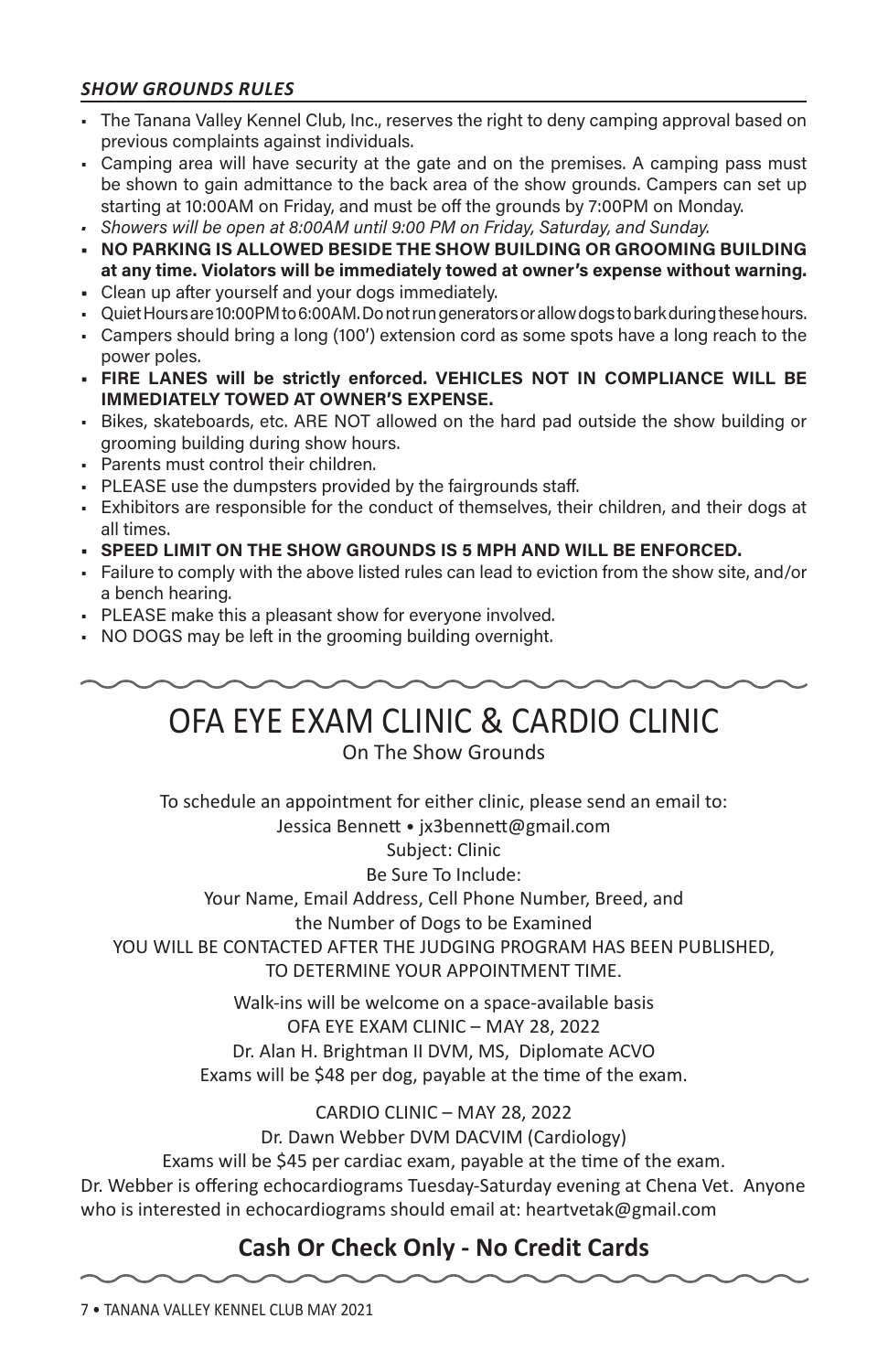| <b>BEST IN SHOW &amp; VARIETY GROUPS</b>         |                                |                          |                             |                                |  |
|--------------------------------------------------|--------------------------------|--------------------------|-----------------------------|--------------------------------|--|
|                                                  | <b>SATURDAY</b>                | <b>SUNDAY #1</b>         | SUNDAY #2                   | <b>MONDAY</b>                  |  |
| <b>BEST IN SHOW</b>                              | D L Kittredge                  | L Saranchuk              | J F Booth                   | M Saranchuk                    |  |
| <b>SPORTING GROUP</b>                            | L Saranchuk                    | M L Clark                | C A Levy*                   | D L Kittredge                  |  |
| <b>HOUND GROUP</b>                               | M Saranchuk                    | D A Gill                 | D Kroll*                    | L Saranchuk                    |  |
| <b>WORKING GROUP</b>                             | M L Clark*                     | M Saranchuk              | D A Gill                    | L Saranchuk                    |  |
| <b>TERRIER GROUP</b>                             | J F Booth                      | C A Levy                 | M Saranchuk                 | L Saranchuk                    |  |
| <b>TOY GROUP</b>                                 | J F Booth                      | D L Kittredge*           | M L Clark*                  | L Saranchuk                    |  |
| NON-SPORTING GROUP                               | M Saranchuk                    | J F Booth                | D L Kittredge               | C A Levy                       |  |
| <b>HERDING GROUP</b>                             | D A Gill                       | M Saranchuk              | L Saranchuk                 | J F Booth                      |  |
| <b>MISCELLANEOUS</b>                             | D A Gill                       | C A Levy                 | M Saranchuk                 | J F Booth                      |  |
| <b>NOHS BEST IN SHOW</b>                         | Not offered                    | Not offered              | M L Clark                   | Not offered                    |  |
| <b>NOHS SPORTING GROUP</b>                       | Not offered                    | Not offered              | D Kroll                     | Not offered                    |  |
| <b>NOHS HOUND GROUP</b>                          | Not offered                    | Not offered              | J F Booth                   | Not offered                    |  |
| <b>NOHS WORKING GROUP</b>                        | Not offered                    | Not offered              | M Saranchuk                 | Not offered                    |  |
| <b>NOHS TERRIER GROUP</b>                        | Not offered                    | Not offered              | J F Booth                   | Not offered                    |  |
| <b>NOHS TOY GROUP</b>                            | Not offered                    | Not offered              | M Saranchuk                 | Not offered                    |  |
| NOHS NON-SPORTING GROUP                          | Not offered                    | Not offered              | D A Gill                    | Not offered                    |  |
| <b>NOHS HERDING GROUP</b>                        | Not offered                    | Not offered              | D Kroll                     | Not offered                    |  |
|                                                  |                                | <b>BREED ASSIGNMENTS</b> |                             |                                |  |
| <b>SPORTING BREEDS</b>                           | <b>SATURDAY</b>                | SUNDAY #1                | <b>SUNDAY #2</b>            | <b>MONDAY</b>                  |  |
| <b>BARBET</b>                                    | L Saranchuk                    | M L Clark                | C A Levy*                   | D L Kittredge                  |  |
| <b>BRITTANY</b>                                  | L Saranchuk                    | M L Clark                | C A Levy                    | D L Kittredge                  |  |
| LAGOTTO ROMAGNOLO                                | L Saranchuk                    | M L Clark                | C A Levy*                   | D L Kittredge                  |  |
| NEDERLANDSE KOOIKERHONDJE                        | L Saranchuk                    | M L Clark                | C A Levy*                   | D L Kittredge                  |  |
| <b>POINTER</b>                                   | L Saranchuk                    | M L Clark                | C A Levy                    | D L Kittredge                  |  |
| <b>GERMAN SHORTHAIRED POINTER</b>                | L Saranchuk                    | M L Clark                | C A Levy                    | <b>D</b> L Kittredge           |  |
| <b>GERMAN WIREHAIRED POINTER</b>                 | L Saranchuk                    | M L Clark                | C A Levy                    | D L Kittredge                  |  |
| CHESAPEAKE BAY RETRIEVER                         | L Saranchuk                    | M L Clark                | $\overline{C}$ A Levy*      | D L Kittredge                  |  |
| <b>CURLY-COATED RETRIEVER</b>                    | L Saranchuk                    | M L Clark                | C A Levy                    | D L Kittredge                  |  |
| FLAT-COATED RETRIEVER                            | L Saranchuk                    | M L Clark                | C A Levy                    | D L Kittredge                  |  |
| <b>GOLDEN RETRIEVER</b>                          | L Saranchuk                    | M L Clark                | C A Levy                    | D L Kittredge                  |  |
| <b>LABRADOR RETRIEVER</b>                        | L Saranchuk                    | M L Clark                | C A Levy                    | D L Kittredge                  |  |
| NOVA SCOTIA DT RETRIEVER                         | L Saranchuk                    | M L Clark                | C A Levy*                   | D L Kittredge                  |  |
| <b>ENGLISH SETTER</b>                            | L Saranchuk                    | M L Clark                | C A Levy*                   | D L Kittredge                  |  |
| <b>GORDON SETTER</b>                             | L Saranchuk                    | M L Clark                | C A Levy*                   | D L Kittredge                  |  |
| <b>IRISH SETTER</b>                              | L Saranchuk                    | M L Clark                | C A Levy*                   | D L Kittredge                  |  |
| IRISH RED AND WHITE SETTER                       | L Saranchuk                    | M L Clark                | C A Levy*                   | D L Kittredge                  |  |
| AMERICAN WATER SPANIEL                           | L Saranchuk                    | M L Clark                | C A Levy*                   | D L Kittredge                  |  |
| <b>BOYKIN SPANIEL</b>                            | L Saranchuk                    | M L Clark                | C A Levy*                   | D L Kittredge                  |  |
| <b>CLUMBER SPANIEL</b>                           | L Saranchuk                    | M L Clark                | C A Levy*                   | D L Kittredge                  |  |
| <b>COCKER SPANIEL BLACK</b>                      | L Saranchuk                    | M L Clark                | C A Levy                    | D L Kittredge                  |  |
| <b>COCKER SPANIEL ASCOB</b>                      | L Saranchuk                    | M L Clark                | C A Levy                    | D L Kittredge                  |  |
| <b>COCKER SPANIEL PARTI</b>                      | L Saranchuk                    | M L Clark                | C A Levy                    | D L Kittredge                  |  |
| ENGLISH COCKER SPANIEL                           | L Saranchuk                    | M L Clark                | C A Levy*                   | D L Kittredge                  |  |
| <b>ENGLISH SPRINGER SPANIEL</b>                  | L Saranchuk                    | M L Clark                | C A Levy                    | D L Kittredge                  |  |
| <b>FIELD SPANIEL</b>                             | L Saranchuk                    | M L Clark                | C A Levy*                   | <b>D</b> L Kittredge           |  |
| <b>IRISH WATER SPANIEL</b>                       | L Saranchuk                    | M L Clark                | C A Levy*                   | <b>DL</b> Kittredge            |  |
| SUSSEX SPANIEL                                   | L Saranchuk                    | M L Clark                | C A Levy*                   | D L Kittredge                  |  |
| WELSH SPRINGER SPANIEL                           | L Saranchuk                    | M L Clark                | C A Levy*                   | D L Kittredge                  |  |
| SPINONE ITALIANO                                 | L Saranchuk                    | M L Clark                | C A Levy                    | D L Kittredge                  |  |
| <b>VIZSLA</b>                                    |                                | M L Clark                | C A Levy                    | D L Kittredge                  |  |
|                                                  | L Saranchuk                    | M L Clark                |                             |                                |  |
| WEIMARANER<br><b>WIREHAIRED POINTING GRIFFON</b> | L Saranchuk<br>L Saranchuk     | M L Clark                | C A Levy<br>C A Levy*       | D L Kittredge<br>D L Kittredge |  |
| <b>WIREHAIRED VIZSLA</b>                         | L Saranchuk                    | M L Clark                | C A Levy*                   | D L Kittredge                  |  |
|                                                  |                                | SUNDAY #1                |                             |                                |  |
| <b>HOUND BREEDS</b><br><b>AFGHAN HOUND</b>       | <b>SATURDAY</b><br>M Saranchuk | $D$ A Gill               | <b>SUNDAY #2</b><br>D Kroll | <b>MONDAY</b>                  |  |
| AMERICAN ENGLISH COONHOUND                       | M Saranchuk                    | D A Gill                 |                             | L Saranchuk                    |  |
|                                                  |                                |                          | D Kroll*                    | L Saranchuk                    |  |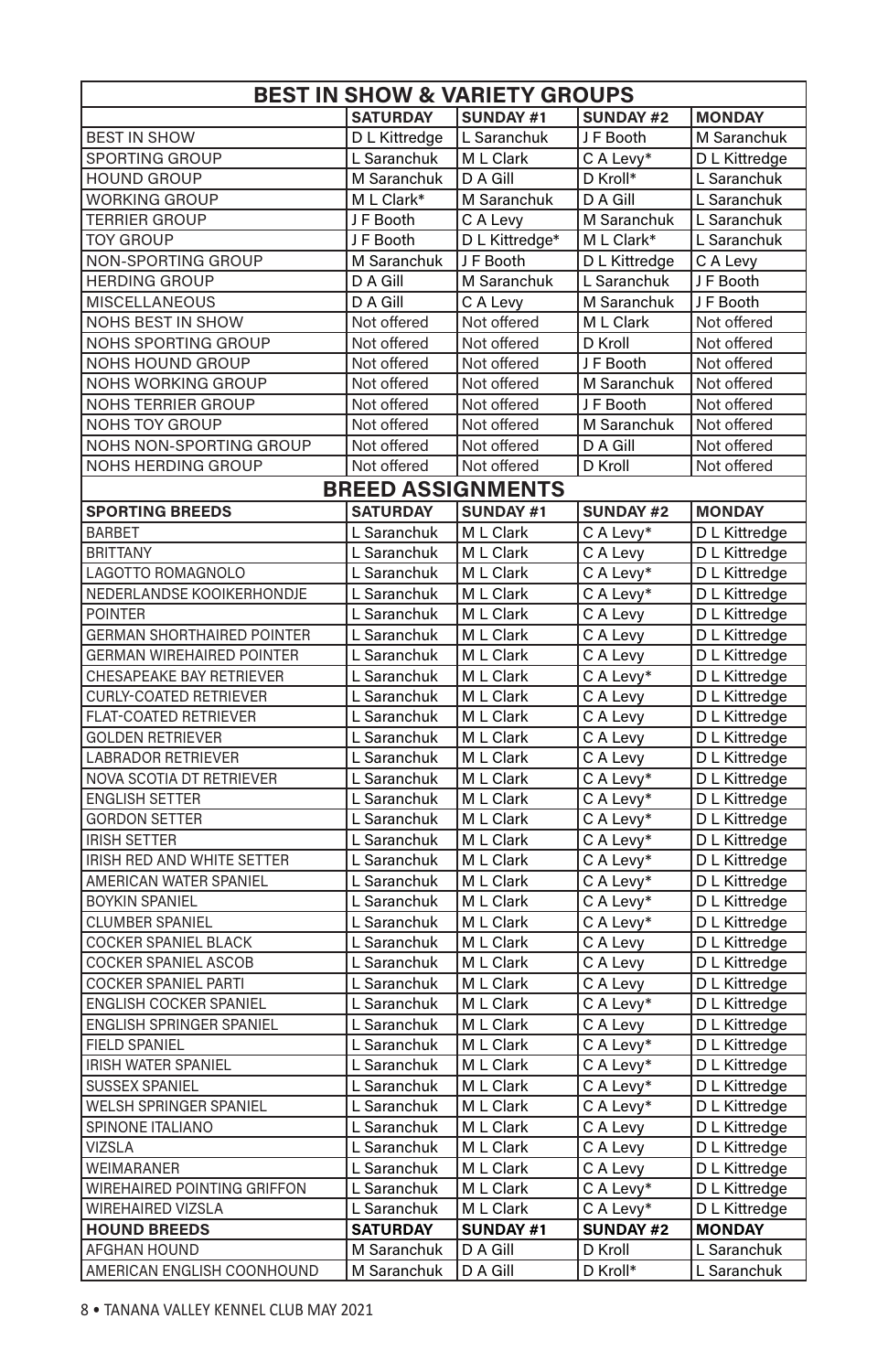| AMERICAN FOXHOUND                  | M Saranchuk             | J F Booth*                 | D Kroll              | L Saranchuk                |
|------------------------------------|-------------------------|----------------------------|----------------------|----------------------------|
| AZAWAKH                            | M Saranchuk             | J F Booth*                 | D Kroll              | L Saranchuk                |
| BASENJI                            | M Saranchuk             | J F Booth*                 | D Kroll              | L Saranchuk                |
| <b>BASSET HOUND</b>                | M Saranchuk             | D A Gill                   | D Kroll              | L Saranchuk                |
| BEAGLE (13 IN. AND UNDER)          | M Saranchuk             | D A Gill                   | D Kroll              | L Saranchuk                |
| BEAGLE (OVER 13 IN.)               | M Saranchuk             | D A Gill                   | D Kroll              | L Saranchuk                |
| BLACK AND TAN COONHOUND            | M Saranchuk             | D A Gill                   | D Kroll*             | L Saranchuk                |
| <b>BLOODHOUND</b>                  | M Saranchuk             | J F Booth*                 | D Kroll              | L Saranchuk                |
| <b>BLUETICK COONHOUND</b>          | M Saranchuk             | D A Gill                   | D Kroll*             | L Saranchuk                |
| <b>BORZOI</b>                      | M Saranchuk             | D A Gill                   | D Kroll              | L Saranchuk                |
| CIRNECO DELL'ETNA                  | M Saranchuk             | J F Booth*                 | D Kroll              | L Saranchuk                |
| DACHSHUND (LONGHAIRED)             | M Saranchuk             | D A Gill                   | D Kroll              | L Saranchuk                |
| DACHSHUND (SMOOTH)                 | M Saranchuk             | D A Gill                   | D Kroll              | L Saranchuk                |
| DACHSHUND (WIREHAIRED)             | M Saranchuk             | D A Gill                   | D Kroll              | L Saranchuk                |
| <b>ENGLISH FOXHOUND</b>            | M Saranchuk             | J F Booth*                 | D Kroll              | L Saranchuk                |
| GRAND BASSET GRIFFON VENDEEN       | M Saranchuk             | D A Gill                   | D Kroll*             | L Saranchuk                |
| <b>GREYHOUND</b>                   | M Saranchuk             | J F Booth*                 | D Kroll              | L Saranchuk                |
| <b>HARRIER</b>                     | M Saranchuk             | J F Booth*                 | D Kroll              | L Saranchuk                |
| <b>IBIZAN HOUND</b>                | M Saranchuk             | J F Booth*                 | D Kroll              | L Saranchuk                |
| IRISH WOLFHOUND                    | M Saranchuk             | J F Booth*                 | D Kroll              | L Saranchuk                |
| NORWEGIAN ELKHOUND                 | M Saranchuk             | J F Booth*                 | D Kroll              | L Saranchuk                |
| OTTERHOUND                         | M Saranchuk             | J F Booth*                 | D Kroll              | L Saranchuk                |
| PETIT BASSET GRIFFON VENDEEN       | M Saranchuk             | J F Booth*                 | D Kroll*             | L Saranchuk                |
| PHARAOH HOUND                      | M Saranchuk             | J F Booth*                 | D Kroll              | L Saranchuk                |
| PLOTT HOUND                        | M Saranchuk             | D A Gill                   | D Kroll*             | L Saranchuk                |
| PORTUGUESE PODENGO PEQUENO         | M Saranchuk             | D A Gill                   | D Kroll              | L Saranchuk                |
| REDBONE COONHOUND                  | M Saranchuk             | D A Gill                   | D Kroll*             | L Saranchuk                |
| RHODESIAN RIDGEBACK                | M Saranchuk             | D A Gill                   | D Kroll              | L Saranchuk                |
| SALUKI                             | M Saranchuk             | D A Gill                   | D Kroll              | L Saranchuk                |
|                                    |                         |                            |                      |                            |
| SCOTTISH DEERHOUND                 | M Saranchuk             | J F Booth*                 | D Kroll              | L Saranchuk                |
| SLOUGHI                            | M Saranchuk             | J F Booth*                 | D Kroll              | L Saranchuk                |
| TREEING WALKER COONHOUND           | M Saranchuk             | J F Booth*                 | D Kroll*             | L Saranchuk                |
| WHIPPET                            | M Saranchuk             | D A Gill                   | D Kroll              | L Saranchuk                |
| <b>WORKING BREEDS</b>              | <b>SATURDAY</b>         | SUNDAY #1                  | SUNDAY #2            | <b>MONDAY</b>              |
| <b>AKITA</b>                       | M L Clark*              | L Saranchuk                | D A Gill             | M Saranchuk                |
| ALASKAN MALAMUTE                   | M L Clark*              | L Saranchuk                | D A Gill             | M Saranchuk                |
| ANATOLIAN SHEPHERD DOG             | M L Clark               | L Saranchuk                | D A Gill             | M Saranchuk                |
| BERNESE MOUNTAIN DOG               | M L Clark               | L Saranchuk                | D A Gill             | M Saranchuk                |
| <b>BLACK RUSSIAN TERRIER</b>       | M L Clark*              | L Saranchuk                | D A Gill             | M Saranchuk                |
| <b>BOERBOEL</b>                    | M L Clark               | L Saranchuk                | D A Gill             | M Saranchuk                |
| BOXER                              | M L Clark*              | L Saranchuk                | D A Gill             | M Saranchuk                |
| <b>BULLMASTIFF</b>                 | M L Clark               | L Saranchuk                | D A Gill             | M Saranchuk                |
| <b>CANE CORSO</b>                  | M L Clark               | L Saranchuk                | D A Gill             | M Saranchuk                |
| <b>CHINOOK</b>                     | M L Clark*              | L Saranchuk                | D A Gill             | M Saranchuk                |
| DOBERMAN PINSCHER                  | M L Clark               | L Saranchuk                | D A Gill             | M Saranchuk                |
| DOGO ARGENTINO                     | M L Clark*              | L Saranchuk                | D A Gill             | M Saranchuk                |
| DOGUE DE BORDEAUX                  | M L Clark               | L Saranchuk                | D A Gill             | M Saranchuk                |
| <b>GERMAN PINSCHER</b>             | M L Clark               | L Saranchuk                | D A Gill             | M Saranchuk                |
| <b>GIANT SCHNAUZER</b>             | M L Clark               | L Saranchuk                | D A Gill             | M Saranchuk                |
| GREAT DANE                         | M L Clark               | L Saranchuk                | D A Gill             | M Saranchuk                |
| <b>GREAT PYRENEES</b>              | M L Clark               | L Saranchuk                | D A Gill             | M Saranchuk                |
| GREATER SWISS MOUNTAIN DOG         | M L Clark               | L Saranchuk                | D A Gill             | M Saranchuk                |
| <b>KOMONDOR</b>                    | M L Clark*              | L Saranchuk                | D A Gill             | M Saranchuk                |
| <b>KUVASZ</b>                      | M L Clark*              | L Saranchuk                | D A Gill             | M Saranchuk                |
| LEONBERGER                         | M L Clark               | L Saranchuk                | D A Gill             | M Saranchuk                |
| <b>MASTIFF</b>                     | M L Clark               | L Saranchuk                | D A Gill             | M Saranchuk                |
| NEAPOLITAN MASTIFF<br>NEWFOUNDLAND | M L Clark*<br>M L Clark | L Saranchuk<br>L Saranchuk | D A Gill<br>D A Gill | M Saranchuk<br>M Saranchuk |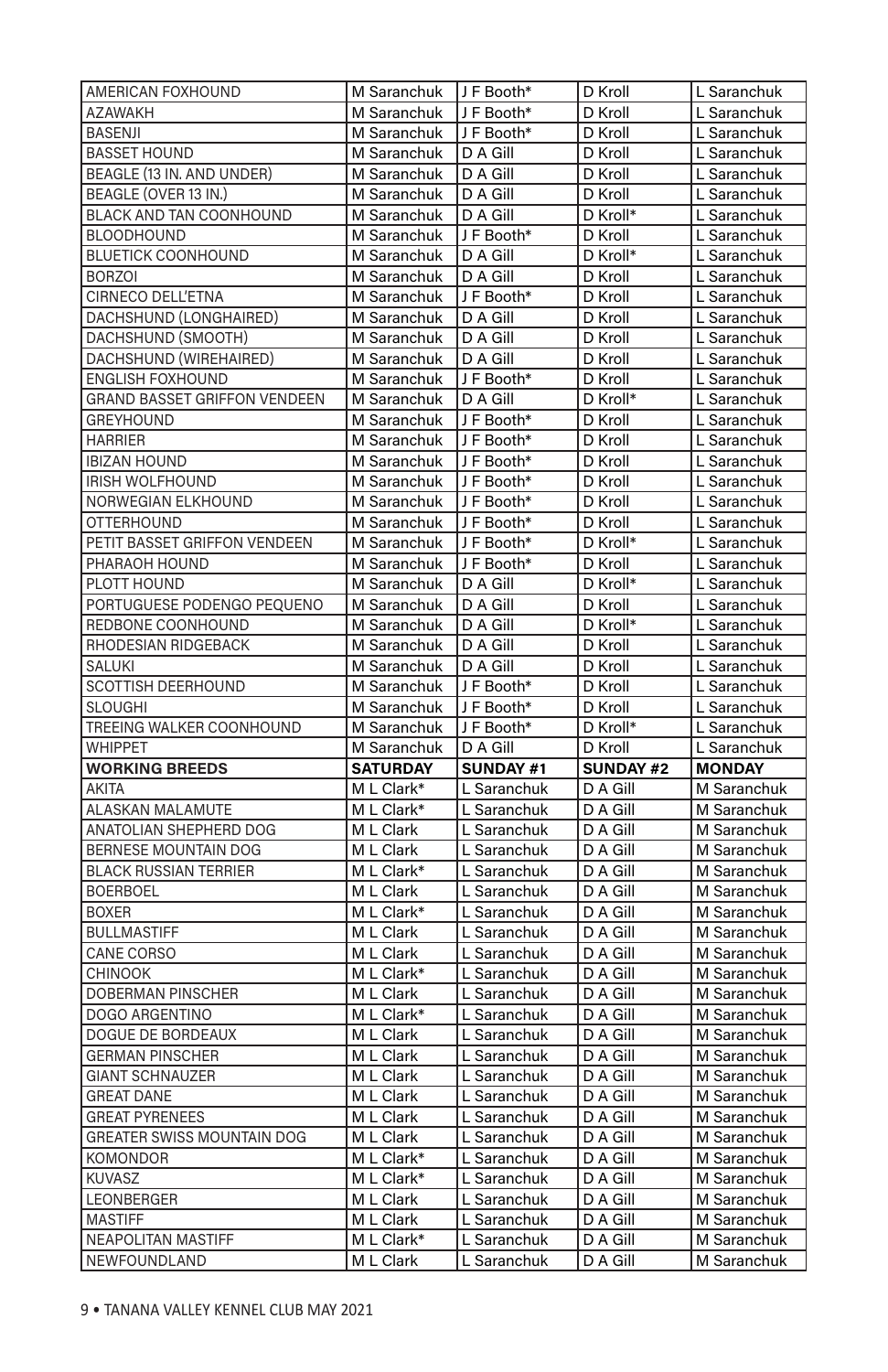| PORTUGUESE WATER DOG                | M L Clark       | L Saranchuk          | D A Gill                         | M Saranchuk   |
|-------------------------------------|-----------------|----------------------|----------------------------------|---------------|
| <b>ROTTWEILER</b>                   | M L Clark*      | L Saranchuk          | D A Gill                         | M Saranchuk   |
| ST. BERNARD                         | M L Clark       | L Saranchuk          | D A Gill                         | M Saranchuk   |
| SAMOYED                             | M L Clark*      | L Saranchuk          | D A Gill                         | M Saranchuk   |
| SIBERIAN HUSKY                      | M L Clark*      | L Saranchuk          | D A Gill                         | M Saranchuk   |
| STANDARD SCHNAUZER                  | M L Clark       | L Saranchuk          | D A Gill                         | M Saranchuk   |
| <b>TIBETAN MASTIFF</b>              | M L Clark*      | L Saranchuk          | D A Gill                         | M Saranchuk   |
| <b>TERRIER BREEDS</b>               | <b>SATURDAY</b> | SUNDAY #1            | <b>SUNDAY #2</b>                 | <b>MONDAY</b> |
| AIREDALE TERRIER                    | J F Booth       | C A Levy             | M Saranchuk                      | L Saranchuk   |
| AMERICAN HAIRLESS TERRIER           | J F Booth       | C A Levy             | M Saranchuk                      | L Saranchuk   |
| AMERICAN STAFFORDSHIRE TERRIER      | J F Booth       | C A Levy             | M Saranchuk                      | L Saranchuk   |
| <b>AUSTRALIAN TERRIER</b>           | J F Booth       | C A Levy             | M Saranchuk                      | L Saranchuk   |
| <b>BEDLINGTON TERRIER</b>           | J F Booth       | C A Levy             | M Saranchuk                      | L Saranchuk   |
| <b>BORDER TERRIER</b>               | J F Booth       | C A Levy             | M Saranchuk                      | L Saranchuk   |
| <b>COLORED BULL TERRIER</b>         | J F Booth       | C A Levy             | M Saranchuk                      | L Saranchuk   |
| WHITE BULL TERRIER                  | J F Booth       | C A Levy             | M Saranchuk                      | L Saranchuk   |
| <b>CAIRN TERRIER</b>                | J F Booth       | C A Levy             | M Saranchuk                      | L Saranchuk   |
| <b>CESKY TERRIER</b>                | J F Booth       | C A Levy             | M Saranchuk                      | L Saranchuk   |
| DANDIE DINMONT TERRIER              | J F Booth       | C A Levy             | M Saranchuk                      | L Saranchuk   |
| SMOOTH FOX TERRIER                  | J F Booth       | C A Levy             | M Saranchuk                      | L Saranchuk   |
| WIRE FOX TERRIER                    | J F Booth       | C A Levy             | M Saranchuk                      | L Saranchuk   |
| <b>GLEN OF IMAAL TERRIER</b>        | J F Booth       | C A Levy             | M Saranchuk                      | L Saranchuk   |
| <b>IRISH TERRIER</b>                | J F Booth       | C A Levy             | M Saranchuk                      | L Saranchuk   |
| <b>KERRY BLUE TERRIER</b>           | J F Booth       | C A Levy             | M Saranchuk                      | L Saranchuk   |
| <b>LAKELAND TERRIER</b>             | J F Booth       | C A Levy             | M Saranchuk                      | L Saranchuk   |
| STANDARD MANCHESTER TERRIER         | J F Booth       | C A Levy             | M Saranchuk                      | L Saranchuk   |
| MINIATURE BULL TERRIER              | J F Booth       | C A Levy             | M Saranchuk                      | L Saranchuk   |
| MINIATURE SCHNAUZER                 | J F Booth       | C A Levy             | M Saranchuk                      | L Saranchuk   |
| NORFOLK TERRIER                     | J F Booth       | C A Levy             | M Saranchuk                      | L Saranchuk   |
| <b>NORWICH TERRIER</b>              | J F Booth       | C A Levy             | M Saranchuk                      | L Saranchuk   |
| PARSON RUSSELL TERRIER              | J F Booth       | C A Levy             | M Saranchuk                      | L Saranchuk   |
| <b>RAT TERRIER</b>                  | J F Booth       | C A Levy             | M Saranchuk                      | L Saranchuk   |
| <b>RUSSELL TERRIER</b>              | J F Booth       | C A Levy             | M Saranchuk                      | L Saranchuk   |
| <b>SCOTTISH TERRIER</b>             | J F Booth       | C A Levy             | M Saranchuk                      | L Saranchuk   |
| SEALYHAM TERRIER                    | J F Booth       | C A Levy             | M Saranchuk                      | L Saranchuk   |
| <b>SKYE TERRIER</b>                 | J F Booth       | C A Levy             | M Saranchuk                      | L Saranchuk   |
| SOFT COATED WHEATEN TERRIER         | J F Booth       | C A Levy             | M Saranchuk                      | L Saranchuk   |
| STAFFORDSHIRE BULL TERRIER          | J F Booth       | C A Levy             | M Saranchuk                      | L Saranchuk   |
| <b>WELSH TERRIER</b>                | J F Booth       | C A Levy             | M Saranchuk                      | L Saranchuk   |
| WEST HIGHLAND WHITE TERRIER         | J F Booth       | C A Levy             | M Saranchuk                      | L Saranchuk   |
| <b>TOY BREEDS</b>                   | <b>SATURDAY</b> | SUNDAY #1            | <b>SUNDAY #2</b>                 | <b>MONDAY</b> |
| <b>AFFENPINSCHER</b>                | J F Booth       | D L Kittredge*       | M L Clark*                       | L Saranchuk   |
| <b>BIEWER TERRIER</b>               | J F Booth       | D L Kittredge*       | M L Clark*                       | L Saranchuk   |
| <b>BRUSSELS GRIFFON</b>             | J F Booth       | D L Kittredge        | $\overline{\mathsf{M}}$ L Clark* | L Saranchuk   |
| CAVALIER KING CHARLES SPANIEL       | J F Booth       | D L Kittredge        | M L Clark                        | L Saranchuk   |
| LONG COAT CHIHUAHUA                 | J F Booth       | <b>D</b> L Kittredge | M L Clark                        | L Saranchuk   |
| SMOOTH COAT CHIHUAHUA               | J F Booth       | D L Kittredge        | M L Clark                        | L Saranchuk   |
| CHINESE CRESTED                     | J F Booth       | D L Kittredge*       | M L Clark                        | L Saranchuk   |
| ENGLISH TOY SPANIEL BL&PC           | J F Booth       | D L Kittredge*       | M L Clark                        | L Saranchuk   |
| <b>ENGLISH TOY SPANIEL KC&amp;R</b> | J F Booth       | D L Kittredge*       | M L Clark                        | L Saranchuk   |
| <b>HAVANESE</b>                     | J F Booth       | D L Kittredge*       | M L Clark                        | L Saranchuk   |
| <b>ITALIAN GREYHOUND</b>            | J F Booth       | D L Kittredge*       | M L Clark*                       | L Saranchuk   |
| <b>JAPANESE CHIN</b>                | J F Booth       | D L Kittredge*       | M L Clark                        | L Saranchuk   |
| MALTESE                             | J F Booth       | D L Kittredge*       | M L Clark*                       | L Saranchuk   |
| TOY MANCHESTER TERRIER              | J F Booth       | D L Kittredge*       | M L Clark*                       | L Saranchuk   |
| MINIATURE PINSCHER                  | J F Booth       | D L Kittredge*       | M L Clark*                       | L Saranchuk   |
| PAPILLON                            | J F Booth       | D L Kittredge*       | M L Clark*                       | L Saranchuk   |
| PEKINGESE                           | J F Booth       | D L Kittredge*       | M L Clark                        | L Saranchuk   |
| POMERANIAN                          | J F Booth       | D L Kittredge        | M L Clark                        | L Saranchuk   |

10 • TANANA VALLEY KENNEL CLUB MAY 2021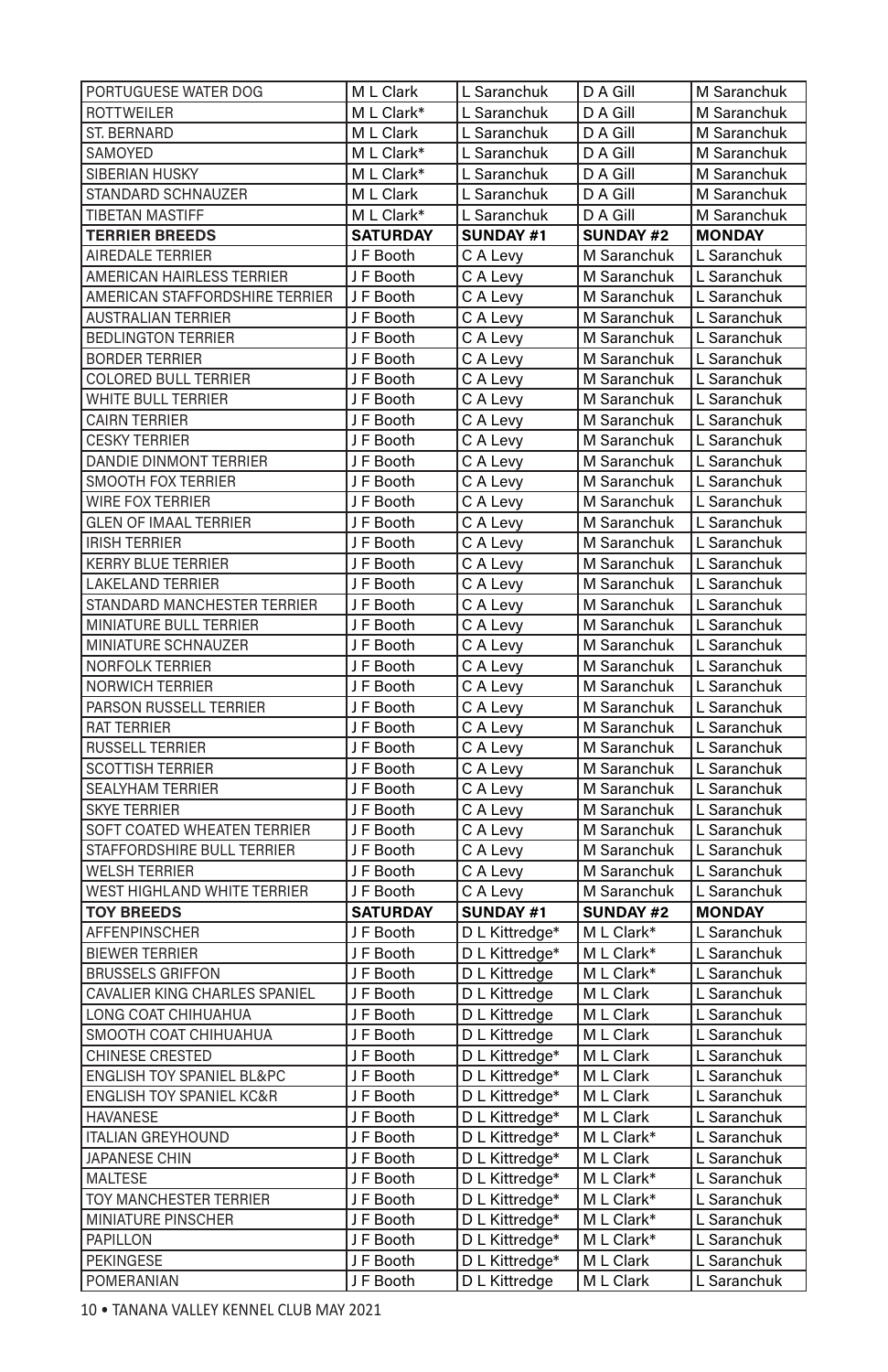| <b>TOY POODLE</b>           | J F Booth       | D L Kittredge  | M L Clark*       | L Saranchuk   |
|-----------------------------|-----------------|----------------|------------------|---------------|
| <b>PUG</b>                  | J F Booth       | D L Kittredge  | M L Clark        | L Saranchuk   |
| <b>RUSSIAN TOY</b>          | J F Booth       | D L Kittredge* | M L Clark*       | M Saranchuk   |
| SHIH TZU                    | J F Booth       | D L Kittredge* | M L Clark        | L Saranchuk   |
| <b>SILKY TERRIER</b>        | J F Booth       | D L Kittredge* | M L Clark*       | L Saranchuk   |
| <b>TOY FOX TERRIER</b>      | J F Booth       | D L Kittredge* | M L Clark*       | L Saranchuk   |
| YORKSHIRE TERRIER           | J F Booth       | D L Kittredge  | M L Clark*       | L Saranchuk   |
| <b>NON-SPORTING BREEDS</b>  | <b>SATURDAY</b> | SUNDAY #1      | <b>SUNDAY #2</b> | <b>MONDAY</b> |
| AMERICAN ESKIMO DOG         | M Saranchuk     | J F Booth      | D L Kittredge    | C A Levy      |
| <b>BICHON FRISE</b>         | M Saranchuk     | J F Booth      | D L Kittredge    | C A Levy      |
| <b>BOSTON TERRIER</b>       | M Saranchuk     | J F Booth      | D L Kittredge    | C A Levy      |
| <b>BULLDOG</b>              | M Saranchuk     | J F Booth      | D L Kittredge    | C A Levy      |
| <b>CHINESE SHAR-PEI</b>     | M Saranchuk     | J F Booth      | D L Kittredge    | C A Levy      |
| CHOW CHOW                   | M Saranchuk     | J F Booth      | D L Kittredge    | C A Levy      |
| COTON DE TULEAR             | M Saranchuk     | J F Booth      | D L Kittredge    | C A Levy      |
| DALMATIAN                   | M Saranchuk     | J F Booth      | D L Kittredge    | C A Levy      |
| <b>FINNISH SPITZ</b>        | M Saranchuk     | J F Booth      | D L Kittredge    | C A Levy      |
| FRENCH BULLDOG              | M Saranchuk     | J F Booth      | D L Kittredge    | C A Levy      |
| <b>KEESHOND</b>             | M Saranchuk     | J F Booth      | D L Kittredge    | C A Levy      |
| LHASA APSO                  | M Saranchuk     | J F Booth      | D L Kittredge    | C A Levy      |
| <b>LOWCHEN</b>              | M Saranchuk     | J F Booth      | D L Kittredge    | C A Levy      |
| NORWEGIAN LUNDEHUND         | M Saranchuk     | J F Booth      | D L Kittredge    | C A Levy      |
| MINIATURE POODLE            | M Saranchuk     | J F Booth      | D L Kittredge    | C A Levy      |
| STANDARD POODLE             | M Saranchuk     | J F Booth      | D L Kittredge    | C A Levy      |
| <b>SCHIPPERKE</b>           | M Saranchuk     | J F Booth      | D L Kittredge    | C A Levy      |
| SHIBA INU                   | M Saranchuk     | J F Booth      | D L Kittredge    | C A Levy      |
| <b>TIBETAN SPANIEL</b>      | M Saranchuk     | J F Booth      | D L Kittredge    | C A Levy      |
| <b>TIBETAN TERRIER</b>      | M Saranchuk     | J F Booth      | D L Kittredge    | C A Levy      |
| <b>XOLOITZCUINTLI</b>       | M Saranchuk     | J F Booth      | D L Kittredge    | C A Levy      |
| <b>HERDING BREEDS</b>       | <b>SATURDAY</b> | SUNDAY #1      | SUNDAY #2        | <b>MONDAY</b> |
| AUSTRALIAN CATTLE DOG       | D A Gill        | M Saranchuk    | L Saranchuk      | J F Booth     |
| <b>AUSTRALIAN SHEPHERD</b>  | D A Gill        | M Saranchuk    | L Saranchuk      | J F Booth     |
| <b>BEARDED COLLIE</b>       | D A Gill        | M Saranchuk    | L Saranchuk      | J F Booth     |
| <b>BEAUCERON</b>            | D A Gill        | M Saranchuk    | L Saranchuk      | J F Booth     |
| <b>BELGIAN LAEKENOIS</b>    | D A Gill        | M Saranchuk    | L Saranchuk      | J F Booth     |
| <b>BELGIAN MALINOIS</b>     | D A Gill        | M Saranchuk    | L Saranchuk      | J F Booth     |
| BELGIAN SHEEPDOG            | D A Gill        | M Saranchuk    | L Saranchuk      | J F Booth     |
| BELGIAN TERVUREN            | D A Gill        | M Saranchuk    | L Saranchuk      | J F Booth     |
| BERGAMASCO SHEEPDOG         | D A Gill        | M Saranchuk    | L Saranchuk      | J F Booth     |
| <b>BERGER PICARD</b>        | D A Gill        | M Saranchuk    | L Saranchuk      | J F Booth     |
| <b>BORDER COLLIE</b>        | D A Gill        | M Saranchuk    | L Saranchuk      | J F Booth     |
| <b>BOUVIER DES FLANDRES</b> | D A Gill        | M Saranchuk    | L Saranchuk      | J F Booth     |
| <b>BRIARD</b>               | D A Gill        | M Saranchuk    | L Saranchuk      | J F Booth     |
| CANAAN DOG                  | D A Gill        | M Saranchuk    | L Saranchuk      | J F Booth     |
| CARDIGAN WELSH CORGI        | D A Gill        | M Saranchuk    | L Saranchuk      | J F Booth     |
| ROUGH COLLIE                | D A Gill        | M Saranchuk    | L Saranchuk      | J F Booth     |
| SMOOTH COLLIE               | D A Gill        | M Saranchuk    | L Saranchuk      | J F Booth     |
| ENTLEBUCHER MOUNTAIN DOG    | D A Gill        | M Saranchuk    | L Saranchuk      | J F Booth     |
| <b>FINNISH LAPPHUND</b>     | D A Gill        | M Saranchuk    | L Saranchuk      | J F Booth     |
| GERMAN SHEPHERD DOG         | D A Gill        | M Saranchuk    | L Saranchuk      | J F Booth     |
| <b>ICELANDIC SHEEPDOG</b>   | D A Gill        | M Saranchuk    | L Saranchuk      | J F Booth     |
| MINIATURE AMERICAN SHEPHERD | D A Gill        | M Saranchuk    | L Saranchuk      | J F Booth     |
| MUDI                        | D A Gill        | M Saranchuk    | C A Levy*        | J F Booth     |
| NORWEGIAN BUHUND            | D A Gill        | M Saranchuk    | L Saranchuk      | J F Booth     |
| OLD ENGLISH SHEEPDOG        | D A Gill        | M Saranchuk    | L Saranchuk      | J F Booth     |
| PEMBROKE WELSH CORGI        | D A Gill        | M Saranchuk    | L Saranchuk      | J F Booth     |
| POLISH LOWLAND SHEEPDOG     | D A Gill        | M Saranchuk    | L Saranchuk      | J F Booth     |
| <b>PULI</b>                 | D A Gill        | M Saranchuk    | L Saranchuk      | J F Booth     |
| PUMI                        | D A Gill        | M Saranchuk    | L Saranchuk      | J F Booth     |

11 • TANANA VALLEY KENNEL CLUB MAY 2021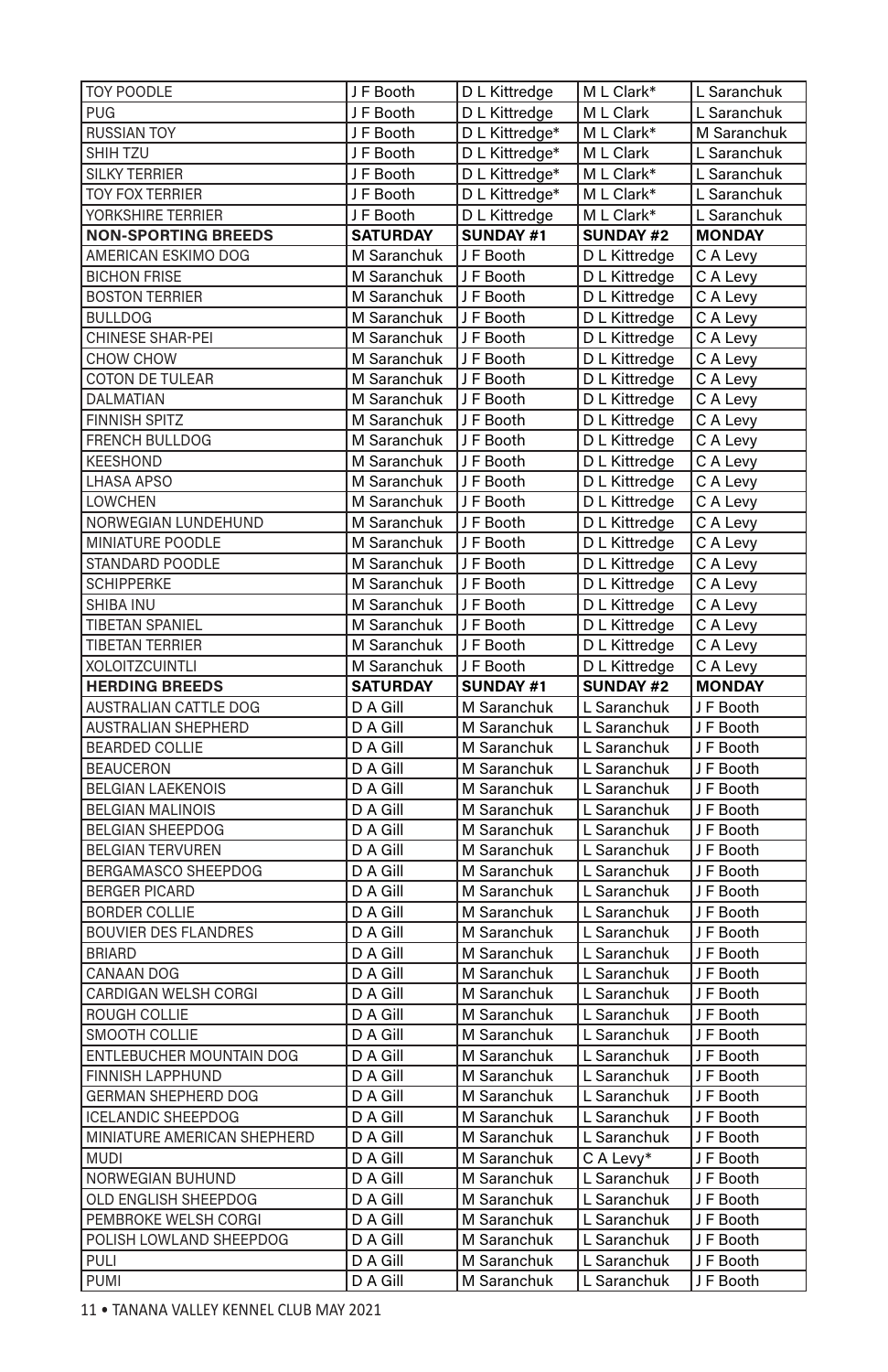| PYRENEAN SHEPHERD           |                 | D A Gill                |             | M Saranchuk |             | L Saranchuk      | J F Booth     |
|-----------------------------|-----------------|-------------------------|-------------|-------------|-------------|------------------|---------------|
| SHETLAND SHEEPDOG           |                 | D A Gill                | M Saranchuk |             |             | L Saranchuk      | J F Booth     |
| SPANISH WATER DOG           |                 | D A Gill<br>M Saranchuk |             |             | L Saranchuk | J F Booth        |               |
| <b>SWEDISH VALLHUND</b>     |                 | D A Gill                |             | M Saranchuk | L Saranchuk |                  | J F Booth     |
| <b>MISCELLANEOUS BREEDS</b> |                 | <b>SATURDAY</b>         |             | SUNDAY #1   |             | <b>SUNDAY #2</b> | <b>MONDAY</b> |
| <b>BRACCO ITALIANO</b>      |                 | D A Gill                |             | C A Levy    |             | M Saranchuk      | J F Booth     |
| DANISH-SWEDISH FARMDOG      |                 | D A Gill                |             | C A Levy    |             | M Saranchuk      | J F Booth     |
| <b>DUTCH SHEPHERD</b>       |                 | D A Gill                |             | C A Levy    |             | M Saranchuk      | J F Booth     |
| <b>LANCASHIRE HEELER</b>    |                 | D A Gill                |             | C A Levy    |             | M Saranchuk      | J F Booth     |
| <b>NORRBOTTENSPETS</b>      |                 | D A Gill                |             | C A Levy    |             | M Saranchuk      | J F Booth     |
| PERUVIAN INCA ORCHID        |                 | D A Gill                |             | C A Levy    |             | M Saranchuk      | J F Booth     |
| PORTUGUESE PODENGO          |                 | D A Gill                |             | C A Levy    |             | M Saranchuk      | J F Booth     |
| <b>SMALL MUNSTERLANDER</b>  |                 | D A Gill                |             | C A Levy    |             | M Saranchuk      | J F Booth     |
| TEDDY ROOSEVELT TERRIER     |                 | D A Gill                |             | C A Levy    |             | M Saranchuk      | J F Booth     |
| <b>JUNIOR SHOWMANSHIP</b>   |                 | <b>SATURDAY</b>         |             | SUNDAY #1   |             | <b>SUNDAY #2</b> | <b>MONDAY</b> |
| <b>JUNIOR SHOWMANSHIP</b>   |                 | D L Kittredge           |             | D A Gill    |             | D Kroll          | C A Levy      |
| <b>OBEDIENCE</b>            | <b>SATURDAY</b> |                         |             | SUNDAY #1   |             | SUNDAY #2        | <b>MONDAY</b> |
| Novice A                    | D Rennick       |                         |             | D Rennick   |             | D Schneider      | D Schneider   |
| Novice B                    | D Rennick       |                         |             | D Rennick   |             | D Schneider      | D Schneider   |
| <b>Beginner Novice A</b>    | D Rennick       |                         |             | D Rennick   |             | D Schneider      | D Schneider   |
| <b>Beginner Novice B</b>    | D Rennick       |                         |             | D Rennick   |             | D Schneider      | D Schneider   |
| <b>Graduate Novice</b>      | D Rennick       |                         |             | D Rennick   |             | D Schneider      | D Schneider   |
| Open A                      | D Rennick       |                         |             | D Rennick   | D Schneider |                  | D Schneider   |
| Open B                      | D Rennick       |                         |             | D Rennick   | D Schneider |                  | D Schneider   |
| Graduate Open               | D Rennick       | D Rennick               |             |             | D Schneider |                  | D Schneider   |
| Utility A                   |                 |                         |             |             |             |                  |               |
|                             | D Rennick       |                         |             | D Rennick   |             | D Schneider      | D Schneider   |
| Utility B                   | D Rennick       |                         |             | D Rennick   |             | D Schneider      | D Schneider   |
| <b>RALLY</b>                | <b>SATURDAY</b> |                         |             | SUNDAY #1   |             | <b>SUNDAY #2</b> | <b>MONDAY</b> |
| Novice A                    |                 | D Schneider             |             | D Schneider |             | D Rennick        | D Rennick     |
| Novice B                    |                 | D Schneider             |             | D Schneider |             | D Rennick        | D Rennick     |
| Intermediate                |                 | D Schneider             |             | D Schneider |             | D Rennick        | D Rennick     |
| Advanced A                  |                 | D Schneider             |             | D Schneider |             | D Rennick        | D Rennick     |
| Advanced B                  |                 | D Schneider             |             | D Schneider |             | D Rennick        | D Rennick     |
| <b>Excellent A</b>          |                 | D Schneider             |             | D Schneider |             | D Rennick        | D Rennick     |

# **OBEDIENCE & RALLY EXHIBITORS: TRANSFERS WILL BE ACCEPTED FOR THESE TRIALS ACCORDING TO CH. 1, SEC. 16, OBEDIENCE REGULATIONS.**

Females in season are not permitted to compete in Obedience or Rally Trials. If a female is withdrawn from competition because it came into season and the Superintendent is notified no later than one half hour prior to the start of the first class in the trial, the club will refund the total entry fee.

# *NATIONAL OBEDIENCE CHAMPIONSHIP QUALIFYING EVENTS*

SATURDAY – SUNDAY SHOW #1 – SUNDAY SHOW #2

The Obedience Regional Competitions provide an additional avenue for exhibitors to qualify for the National Obedience Championship (NOC). These competitions do not replace the other qualifying methods as outlined in the AKC Obedience Regulations for the NOC, but are intended to give exhibitors and their dogs another avenue to qualify for an invitation to compete at the NOC. The requirements to qualify at a regional competition can be found in Chapter 8, Section 2 of the AKC Obedience Regulations.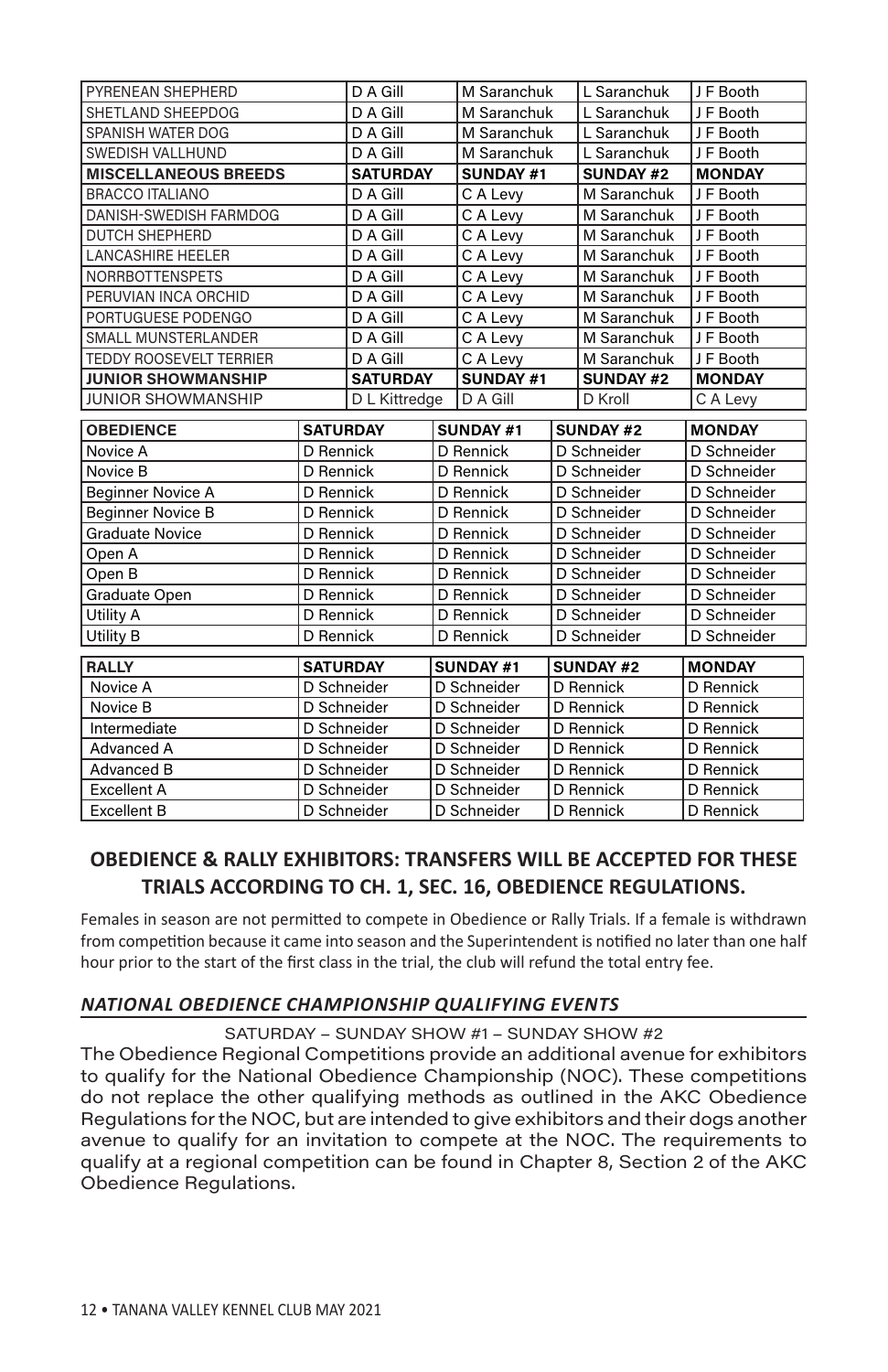The AKC National Owner-Handled Series is a non-titling competition for dogs that are exhibited by their owners that are not professional handlers.

Exhibitors must declare their dog is Owner-Handled eligible at the time of entry on the entry form. Dogs entered in the Amateur-Owner-Handler class will automatically be marked as eligible to compete in the NOHS. Eligible dogs will be identified by an asterisk in the judge's book, steward's book & the catalog. Professional handlers,\* household members and current assistants to professional handlers\*\* may not exhibit. Dogs must be handled by an eligible owner/handler for the AKC NOHS throughout the breed level (all classes, Winners, and Best of Breed) competition. Additionally, dogs must be handled by an eligible owner/handler for all AKC National Owner‐Handled Series competition (Group and Best in Show). Any person may exhibit the dog in the regular Group and Best in Show competitions.

Owner-Handled Best of Breed will be selected from the dogs that are eligible to compete in the Best of Breed competition including Winners Dog, Winners Bitch and winners of the non-regular classes.

- If the Best of Breed/Variety winner is Owner-Handled competition eligible, it will automatically be Owner-Handled Best of Breed/Variety and be eligible to compete in both the regular as well as the Owner-Handled group.
- If the Best of Breed/Variety winner is not eligible for Owner-Handled competition and the Best of Opposite Sex to Best of Breed/Variety is eligible, the Best of Opposite Sex to Best of Breed/Variety will compete against the eligible exhibits of the other sex to determine Owner-Handled Best of Breed/Variety.
- If neither the Best of Breed nor the Best of Opposite Sex to Best of Breed/Variety are Owner-Handled competition eligible and Select Dog & Select Bitch are both eligible, the judge is to choose Best Owner-Handled exhibit from the Selects and eligible Winners Dog or Winners Bitch.
- If one of the Selects is eligible, excuse all Champions and non-regular class winners of the same sex and then choose Best Owner-Handled exhibit from the remaining dogs of the opposite sex including the eligible Winners.
- If Best of Breed, Best of Opposite Sex to Best of Breed, Select Dog & Select Bitch are not eligible, the judge may choose any eligible dog remaining in the ring including Winners Dog or Winners Bitch as Owner-Handled Best of Breed/Variety.
- If the Best of Winners is eligible, the other Winner is ineligible since it was defeated.
- No class dogs other than the Winners Dog & Winners Bitch are eligible to return to the ring.

The breed will not be represented in the Owner-Handled Group if there is no eligible dog competing in the Best of Breed or in Best of Winners competition.

*\*Professional handlers are defined as any person who belongs or has belonged to a professional handlers' organization, distributed rate cards, or otherwise advertised or represented themselves as handling dogs for pay within the last five years.*

*\*\*A current assistant is defined as anyone employed by a professional handler on a full-time basis, or assisting a professional handler at the show or any time during the cluster/weekend. Current assistants that are eligible to compete in Junior Showmanship (meet age & amateur status requirements) may participate in NOHS.*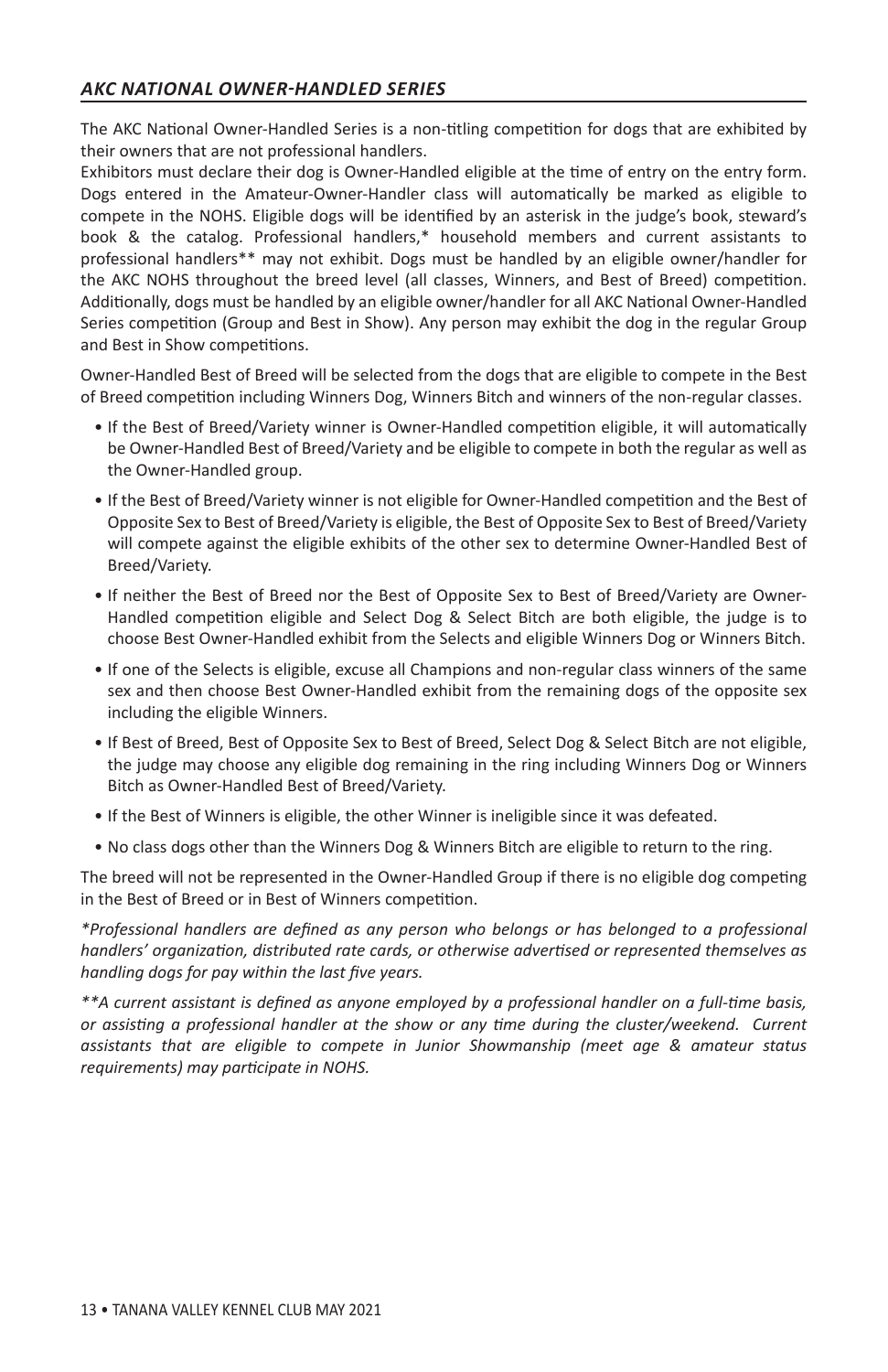# **TANANA VALLEY KENNEL CLUB, SATURDAY**

### *All Prizes are offered by Tanana Valley Kennel Club, unless otherwise stated.* **BEST IN SHOW & VARIETY GROUP PRIZES**

# **BEST IN SHOW**

Rosette offered by Tanana Valley Kennel Club Custom Door Mat offered by Hilde Stapgens

# **FIRST PRIZE, EACH VARIETY GROUP**

Personalized Door Mat offered by Hilde Stapgens, Joelle Hughes, Darlis & Howie Meyer, Doreen Cross, Forget Me Not Havanese, Doggie Styles and Terri Morefield

# **FIRST, SECOND, THIRD AND FOURTH PRIZE, EACH VARIETY GROUP**

Rosette offered by Tanana Valley Kennel Club

# **BEST JUNIOR HANDLER**

Rosette offered by Tanana Valley Kennel Club

Water Bottle offered by Kristi Davis and Marcia Fisher

## **RESERVE BEST JUNIOR HANDLER**

Rosette offered by Tanana Valley Kennel Club

# **FIRST, SECOND, THIRD AND FOURTH PRIZE, EACH JUNIOR HANDLING CLASS**

Dog Toy

# **OBEDIENCE AND RALLY PRIZES**

Qualifying Score required for all prizes in all classes.

## **HIGHEST COMBINED SCORE IN RALLY ADVANCED B & EXCELLENT B**

Rosette offered by Tanana Valley Kennel Club \$35 Cash Prize offered by Joan McGlinchy

#### **HIGHEST TRIPLE Q SCORE IN RALLY ADVANCED B, EXCELLENT B, & MASTER** Rosette offered by Tanana Valley Kennel Club

\$50 Cash Prize offered by Dr. Lovely, North Pole Veterinary

### **HIGHEST SCORING DOG IN THE REGULAR OBEDIENCE CLASSES**

Saturday: Personalized Cookie Jar offered by The Well Mannered Canine in Kenai, AK, and offered by Janet Brown & Peggy Beagle. Rosette offered by Tanana Valley Kennel Club

### **HIGHEST COMBINED SCORE IN OPEN B & UTILITY**

Rosette offered by Tanana Valley Kennel Club and \$35 Cash Prize offered by Janet Brown and Joan McGlinchy

- **FIRST, SECOND, THIRD AND FOURTH PRIZE FOR RALLY NOVICE A CLASS** Dog Toy offered by Irene Meyer
- **ALL RALLY INTERMEDIATE PLACEMENTS**  Dog Toy offered by Donna Wojciechowski

# **ALL NOVICE A AND NOVICE B PLACEMENTS WILL HAVE THEIR CHOICE OF AN OBEDIENCE BOOKLET (one for the weekend) OR A STUFFED TOY.**

Offered by Ron and Becky Gatterdam

### **BEST PUPPY COMPETITION**

**BEST PUPPY** will receive a Basket Filled to the Brink with Cool Stuff! **FIRST PLACE IN EACH PUPPY GROUP** will receive a TVKC medallion. All Participants in Puppy Groups will receive a plush dog toy.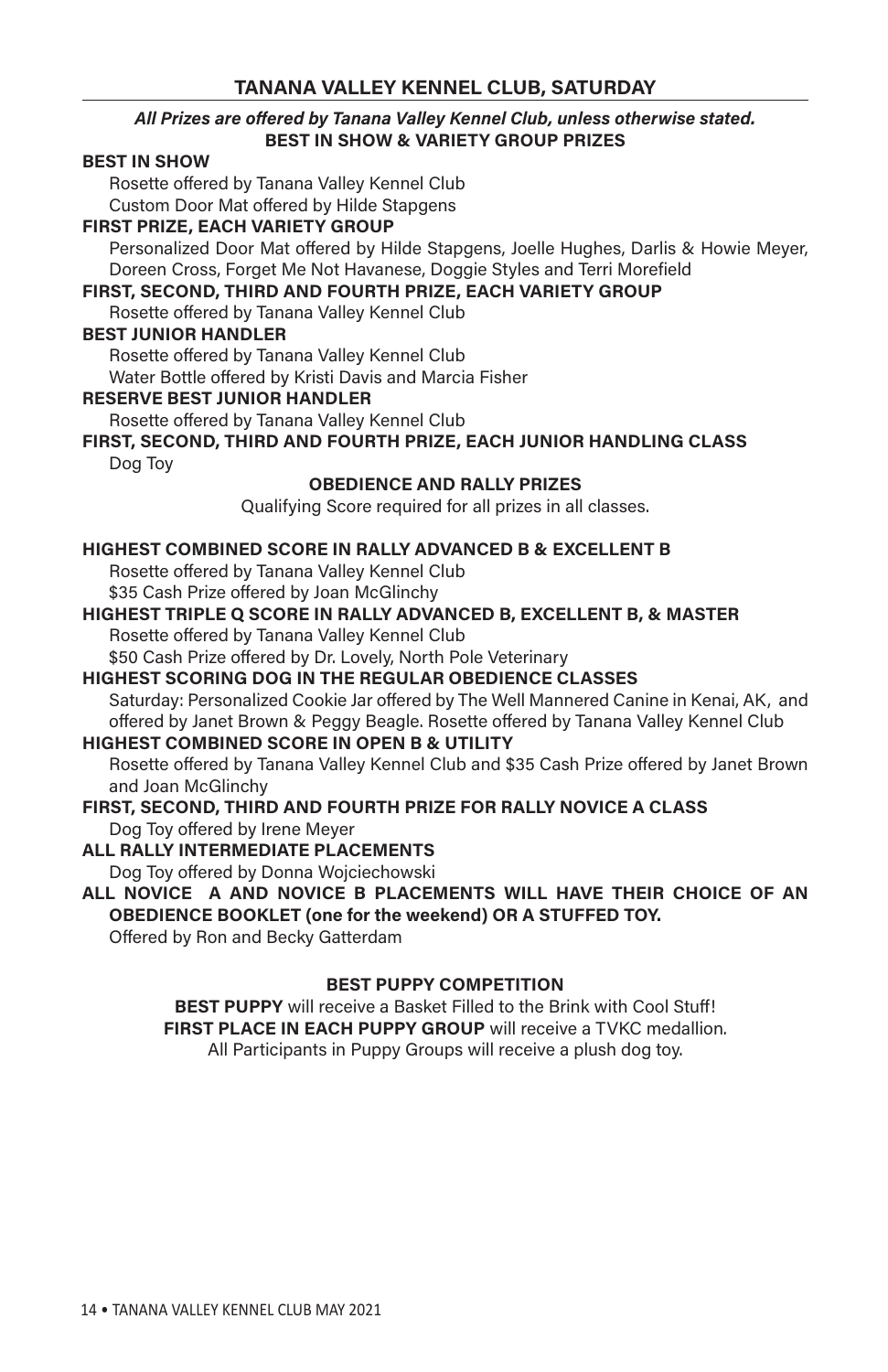### *All Prizes are offered by Tanana Valley Kennel Club, unless otherwise stated.* **BEST IN SHOW & VARIETY GROUP PRIZES**

### **BEST IN SHOW**

Rosette offered by Tanana Valley Kennel Club Maple Snack Tray offered by Aurora Animal Clinic

### **FIRST PRIZE, EACH VARIETY GROUP**

Puzzle Piece Cutting Board offered by Carole Peterson, Greatland Australian Shepherds, Darlis and Howie Meyer, Doreen Cross, Forget Me Not Havanese, Joelle Hughes and Letty **Hughes** 

## **FIRST, SECOND, THIRD AND FOURTH PRIZE, EACH VARIETY GROUP**

Rosette offered by Tanana Valley Kennel Club

### **BEST JUNIOR HANDLER**

Rosette offered by Tanana Valley Kennel Club

Candy Dispenser offered by Kristi Davis and Marcia Fisher

### **RESERVE BEST JUNIOR HANDLER**

Rosette offered by Tanana Valley Kennel Club

# **FIRST, SECOND, THIRD AND FOURTH PRIZE, EACH JUNIOR HANDLING CLASS:**

Dog Toy

### **OBEDIENCE AND RALLY PRIZES**

Qualifying Score required for all prizes in all classes.

# **HIGHEST COMBINED SCORE IN RALLY ADVANCED B & EXCELLENT B**

Rosette offered by Tanana Valley Kennel Club \$35 Cash Prize offered by Joan McGlichy

# **HIGHEST TRIPLE Q SCORE IN RALLY ADVANCED B, EXCELLENT B, MASTER**

Rosette offered by Tanana Valley Kennel Club and \$50 Cash Prize offered by North Pole Veterinary, Dr. Lovely

# **HIGHEST SCORING DOG IN THE REGULAR OBEDIENCE CLASSES**

Sunday Show 1: Rosette offered by TVKC; Custom License Plate Sign offered by the Well Mannered Canine in Kenai, AK and Janet Brown

### **HIGHEST COMBINED SCORE IN OPEN B & UTILITY**

Rosette offered by Tanana Valley Kennel Club and \$35 Cash Prize offered by Joan McGlinchy and Janet Brown

# **ALL NOVICE A AND NOVICE B PLACEMENTS WILL HAVE THEIR CHOICE OF AN OBEDIENCE BOOKLET (one for the weekend) OR A STUFFED TOY.**

Offered by Ron and Becky Gatterdam

#### **ALL INTERMEDIATE PLACEMENTS, A STUFFED TOY.** Offered by Donna Wojciechowski

### **FIRST, SECOND, THIRD AND FOURTH PRIZE, EACH NOVICE A RALLY CLASS** Dog Toy offered by Irene Meyer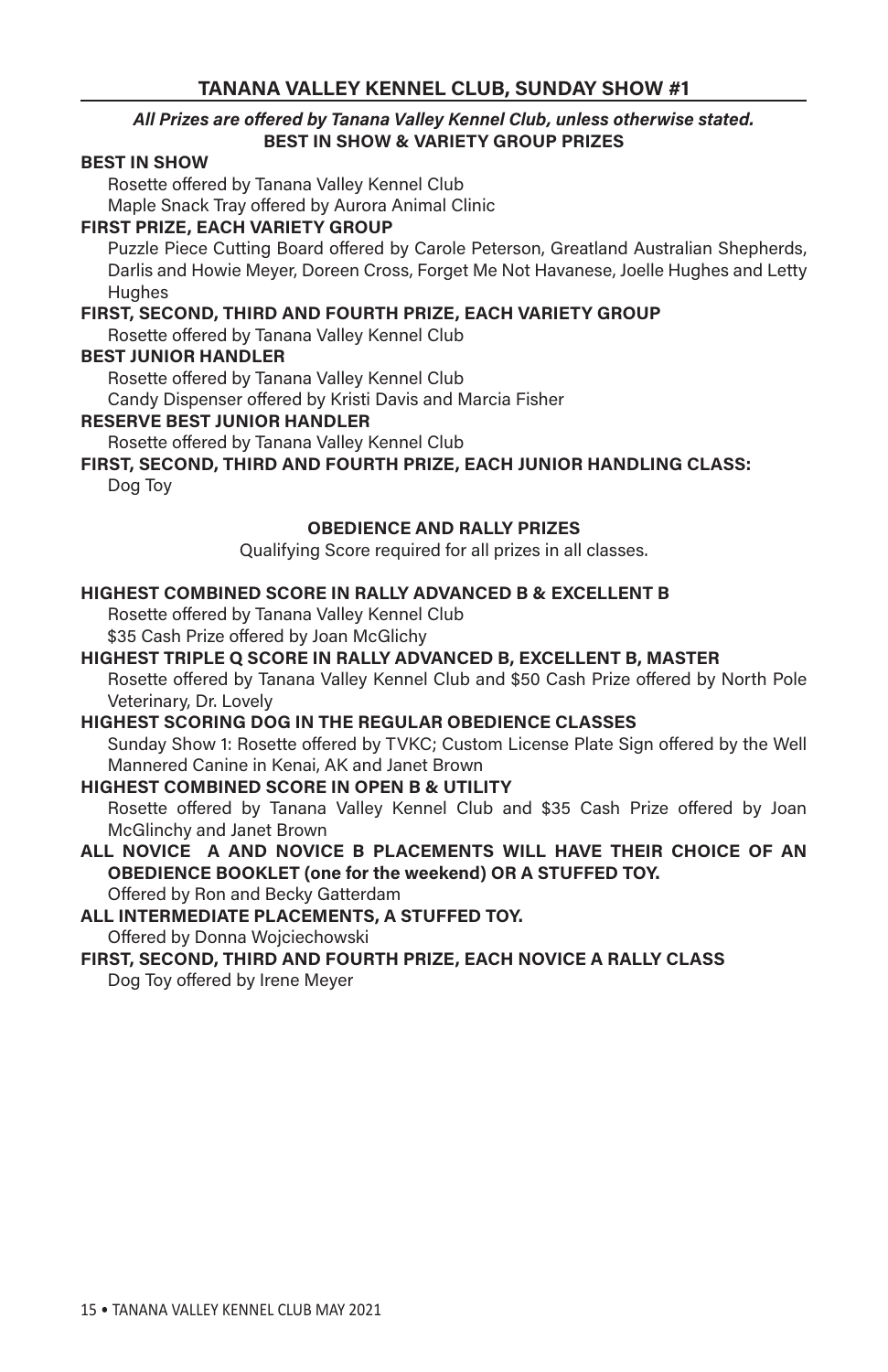# **TANANA VALLEY KENNEL CLUB, SUNDAY SHOW #2**

### *All Prizes are offered by Tanana Valley Kennel Club, unless otherwise stated.* **BEST IN SHOW & VARIETY GROUP PRIZES**

#### **BEST IN SHOW**

Rosette offered by Tanana Valley Kennel Club Crystal Opera Neue 10" Vase offered by Alaska Feed

#### **FIRST PRIZE, EACH VARIETY GROUP**

Wooden Bud Vase offered by Buyers Peak Labradors and Cavalier, Darlis and Howie Meyer, Doreen Cross, Non-Sporting Dog Club of Alaska and Letty Hughes

#### **FIRST, SECOND, THIRD AND FOURTH PRIZE, EACH VARIETY GROUP**

Rosette offered by Tanana Valley Kennel Club

### **NOHS BEST IN SHOW**

Rosette offered by Tanana Valley Kennel Club

### **FIRST, SECOND, THIRD AND FOURTH PRIZE, EACH NOHS GROUP**

Rosette offered by Tanana Valley Kennel Club

### **BEST JUNIOR HANDLER**

Rosette offered by Tanana Valley Kennel Club

# Beach Towel offered by Kristi Davis

# **RESERVE BEST JUNIOR HANDLER**

Rosette offered by Tanana Valley Kennel Club

**FIRST, SECOND, THIRD AND FOURTH PRIZE, EACH JUNIOR HANDLING CLASS:**  Dog Toy

### **OBEDIENCE AND RALLY PRIZES**

Qualifying Score required for all prizes in all classes.

#### **HIGHEST COMBINED SCORE IN RALLY ADVANCED B & EXCELLENT B**

Rosette offered by Tanana Valley Kennel Club and \$35 Cash Prize offered by Joan **McGlinchy** 

### **HIGHEST TRIPLE Q SCORE IN RALLY ADVANCED B, EXCELLENT B, MASTER**

Rosette offered by Tanana Valley Kennel Club and \$50 Cash Prize offered by North Pole Veterinary, Dr. Lovely

#### **HIGHEST SCORING DOG IN THE REGULAR OBEDIENCE CLASSES**

Sunday Show 2: Rossette by TVKC; Custom Leash Hook offered by Alaska Feed Company, Peggy Beagle

### **HIGHEST COMBINED SCORE IN OPEN B & UTILITY**

Rosette offered by Tanana Valley Kennel Club and \$35 Cash Prize offered by Janet Brown **ALL PLACEMENTS IN RALLY INTERMEDIATE**

#### Dog Toy offered by Donna Wojciechowski

### **ALL NOVICE A AND NOVICE B PLACEMENTS WILL HAVE THEIR CHOICE OF AN OBEDIENCE BOOKLET (one for the weekend) OR A STUFFED TOY.** Offered by Ron and Becky Gatterdam

#### **FIRST, SECOND, THIRD AND FOURTH PRIZE, EACH NOVICE A RALLY CLASS** Dog Toy offered by Irene Meyer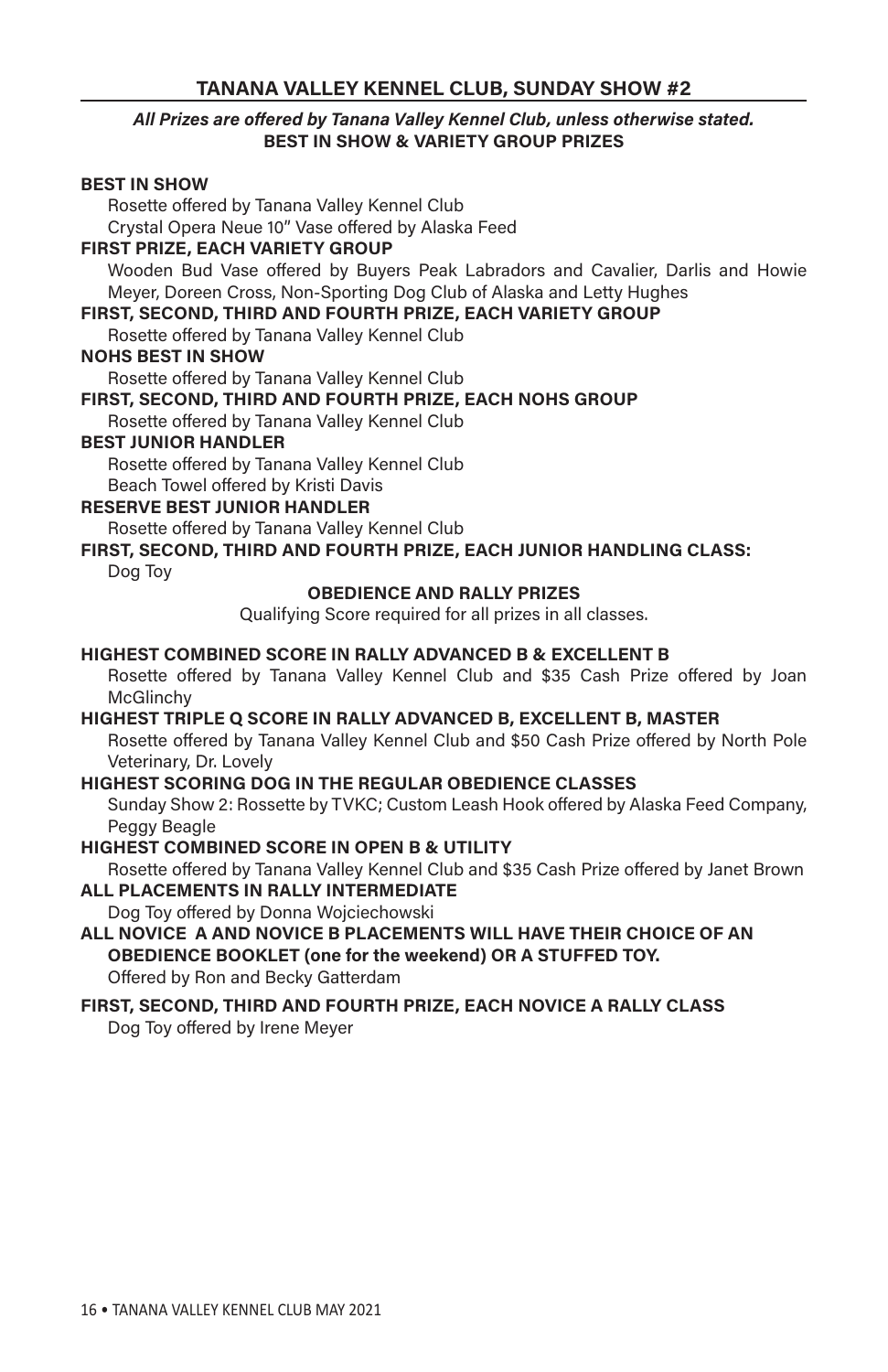# **TANANA VALLEY KENNEL CLUB, MONDAY** *All Prizes are offered by Tanana Valley Kennel Club, unless otherwise stated.* **BEST IN SHOW & VARIETY GROUP PRIZES BEST IN SHOW** Rosette offered by Tanana Valley Kennel Club Tabletop Fireplace offered by Aurora Animal Clinic **FIRST PRIZE, EACH VARIETY GROUP** All In One Lantern Tool Set offered by the Chester Family **FIRST, SECOND, THIRD AND FOURTH PRIZE, EACH VARIETY GROUP** Rosette offered by Tanana Valley Kennel Club **BEST VETERAN IN SHOW 7-10 Years** Rosette offered by Tanana Valley Kennel Club Wooden Utensil Holder Set offered by the Chester Family **BEST VETERAN IN SHOW 10+ Years** Rosette offered by Tanana Valley Kennel Club Wooden Utensil Holder Set offered by the Chester Family **FIRST IN EACH VETERAN GROUP (7-10 Years)** Hand Towel offered by VeriCool Italian Spinoni and Alaska Feed Company **FIRST, SECOND, THIRD AND FOURTH PRIZE, EACH VETERAN GROUP (7-10 Years)** Rosette offered by Tanana Valley Kennel Club **FIRST IN EACH VETERAN GROUP (10+ Years)** Hand Towel offered by VeriCool Italian Spinoni and Alaska Feed Company **FIRST, SECOND, THIRD AND FOURTH PRIZE, EACH VETERAN GROUP (10+ Years)** Rosette offered by Tanana Valley Kennel Club **BEST JUNIOR HANDLER** Rosette offered by Tanana Valley Kennel Club Engraved Leather Dog Leash offered by Kristi Davis **RESERVE BEST JUNIOR HANDLER** Rosette offered by Tanana Valley Kennel Club **FIRST, SECOND, THIRD AND FOURTH PRIZE, EACH JUNIOR HANDLING CLASS** Dog Toy **OBEDIENCE AND RALLY PRIZES** Qualifying Score required for all prizes in all classes. **HIGHEST COMBINED SCORE IN RALLY ADVANCED B & EXCELLENT B**

Rosette by TVKC; \$35 Cash Prize offered by Linda Barber Wiltse

**HIGHEST TRIPLE Q SCORE IN RALLY ADVANCED B, EXCELLENT B MASTER** Rosette and \$50 Cash Prize offered by North Pole Veterinary, Dr. Lovely

# **HIGHEST SCORING DOG IN THE REGULAR OBEDIENCE CLASSES** Monday: Rossette by TVKC;Custom Tote filled with Treats & Toys offered by Alaska Feed Co.

#### **HIGHEST COMBINED SCORE IN OPEN B & UTILITY**

Rosette offered by Tanana Valley Kennel Club and \$35 Cash Prize offered by Janet Brown

#### **FIRST, SECOND, THIRD AND FOURTH PRIZE, EACH NOVICE A RALLY CLASS** Dog Toy offered by Irene Meyer

# **NOVICE OBEDIENCE PLACEMENTS** Obedience booklet or dog toy offered by Ron Gatterdam

# **INTERMEDIATE RALLY PLACEMENTS**

Dog Toy offered by Donna Wojciechowski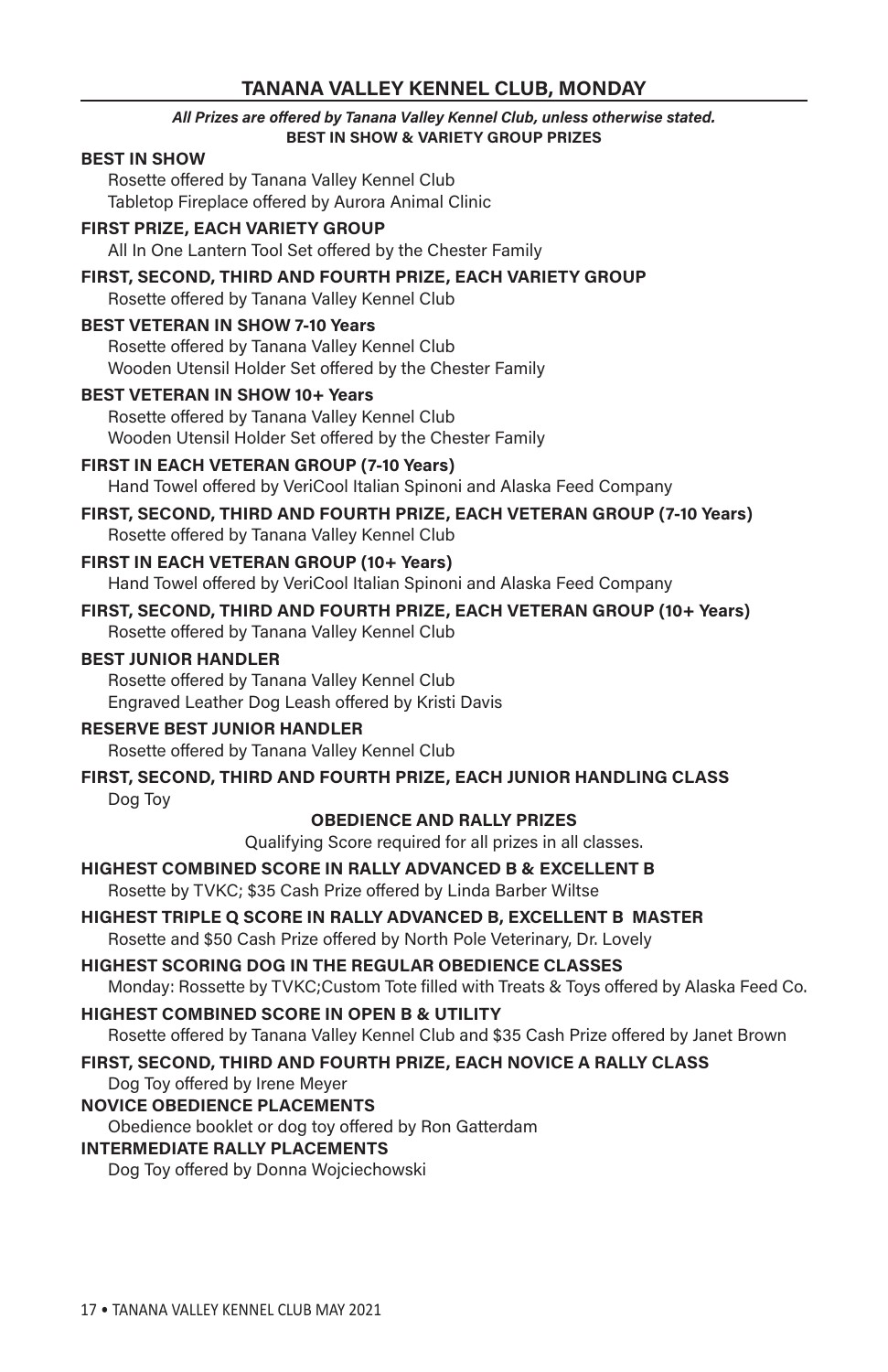

# **Catalog Advertising for Tanana Valley Kennel Club**

# **Check which type of ad you are submitting for publication in the catalog.**

| check | Early Bird ---- due April 14, 2021        |         | check | April 21, 2021 |
|-------|-------------------------------------------|---------|-------|----------------|
|       | Full page with photo non-member           | \$55.00 |       | \$65.00        |
|       | Full page with photo TVKC member          | \$40.00 |       | \$50.00        |
|       | Full page no photo TVKC member            | \$35.00 |       | \$45.00        |
|       | Two pages / 1 photo non-member            | \$85.00 |       | \$95.00        |
|       | Two pages /1 photo TVKC member            | \$75.00 |       | \$85.00        |
|       | Half page                                 | \$40.00 |       | \$50.00        |
|       | Quarter page/business card                | \$25.00 |       | \$35.00        |
|       | Inside cover                              | \$65.00 |       | \$75.00        |
|       | Outside cover                             | \$65.00 |       | \$75.00        |
|       | Club Directory                            | \$10.00 |       | \$20.00        |
|       | <b>Breeder's Directory</b><br>- No Charge |         |       | N/A            |

# **Early Bird prices only good to April 14, 2021 Early Bird prices only good to April 13, 2022**

- Camera-ready ads are preferred, either as a JPG (300 dpi) or a PDF (press quality)
- $\bullet$  Ads should be made to the size of the catalog page image area for full page (4.5"x7.5"), or for half page (4.5"x 3.75"). OR build on a Legal Template, so that when it reduces to fit, the proportions are correct.
- Hard copy will be accepted, but all artwork must be high resolution (300 dpi or better). Bubble-jet or ink-jet copies of photos will not be accepted.
- **•** NO ads will be accepted after April 25, 2022.
- If you submit a photo, you must include a self-addressed, stamped mailer; otherwise photos will not be returned.
- Contact me for inside or outside cover availability.
- $\bullet$  Hard copy photos will be charged at \$15.00 (early bird); or \$25.00 (4-21-21). One complimentary photo is included in full-page price.

| Breeder's Directory-phone reference only | Club Directory   |
|------------------------------------------|------------------|
| Kennel name:                             |                  |
| Phone number:                            | Contact number   |
| Ad submitted by:                         | Ad submitted by: |

# **\*Make checks payable to Tanana Valley Kennel Club\***

# **Submit information and payment to:**<br>Iparid Oliver

nighu Onver<br>0.42 Uleb Oresle Wey 843 HIgh Grade Way, Faibanks, AK 99712 Email: AKAussies@gmail.com Ingrid Oliver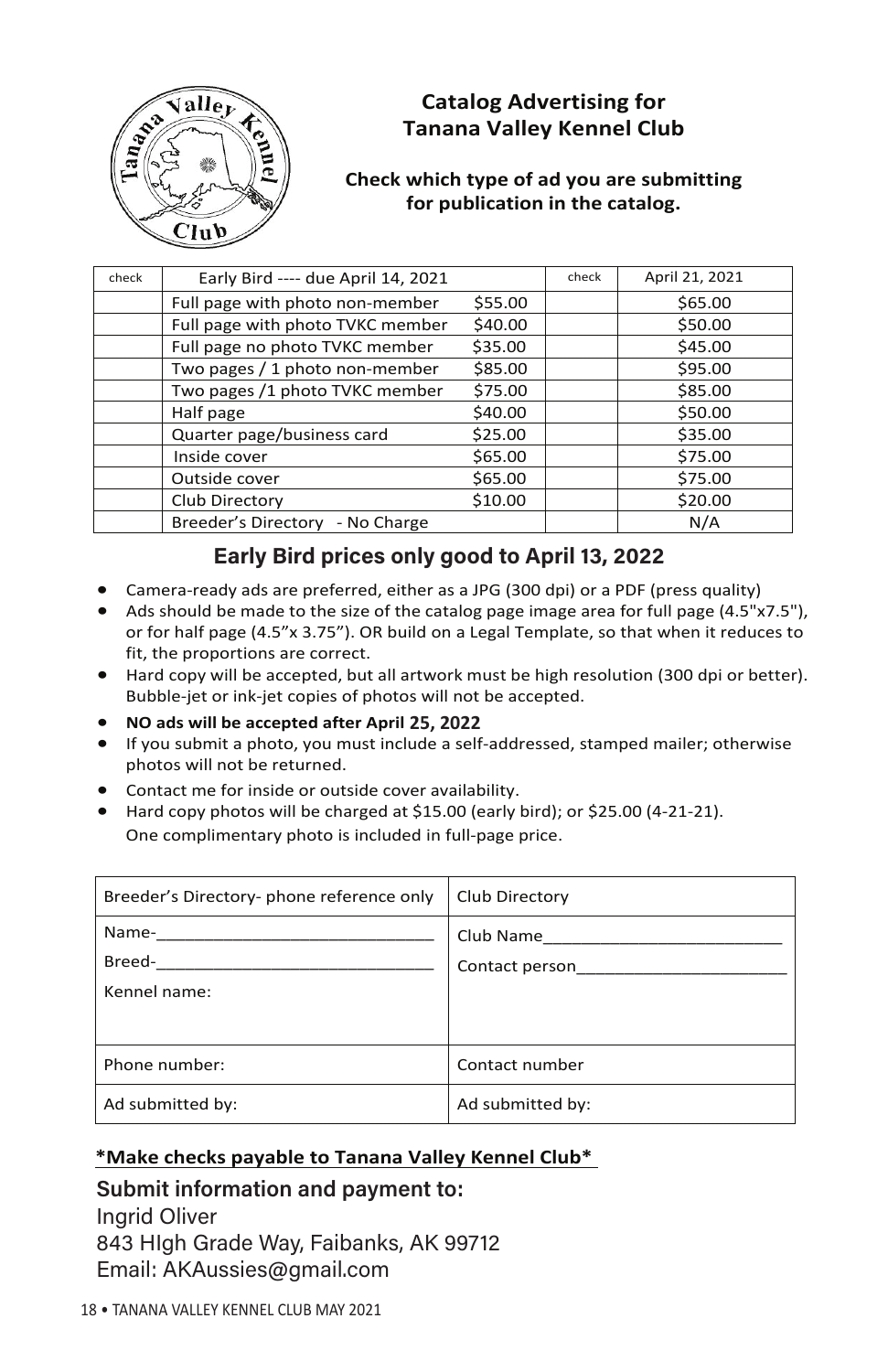# **ALL PARKING WILL BE ASSIGNED IN THE ORDER RECEIVED SUBMIT FORMS TOGETHER IF YOU WISH TO CAMP TOGETHER**

To confirm your reservation, complete the form below & mail with fees by May 2, 2022 to

*Candace O'Connor, 1354 Chena Ridge Rd., Fairbanks, AK 99709* 

(questions: mayshowparking@gmail.com)

Confirmation of your reservation will be emailed to you with your parking permit.

# **INDOOR GROOMING WITH ELECTRICITY- SPACES ARE ABOUT 100 ft2**

Fee for Indoor Grooming with Electricity is \$80 for the weekend. The numbers of available spaces are strictly limited, so please request just one space unless you have multiple dogs. We will not accept requests for more that two adjacent spaces. **The number of indoor spaces is strictly limited**

**CAMPING WITH ELECTRICITY – SPACES ARE 20' x 40'** Fee for Camping with Electricity is \$60 for the weekend

**CAMPING WITHOUT ELECTRICITY – SPACES ARE 20' x 40'** Fee for Camping without Electricity is \$40 for the weekend.

# **THERE ARE NO ADJOINING ELECTRIC/NON-ELECTRIC SPACES.**

# **TENT SPACES ARE PHYSICALLY SEPARATED FROM ELECTRIC SPACES. IF YOU NEED MORE THAN 20' x 40' PLEASE RENT MULTIPLE SPACES. ALL CHECKS PAYABLE TO TVKC**

| VEHICLE TYPE: ______ MOTOR HOME _______ TRUCK _______ TRAILER |  |  |
|---------------------------------------------------------------|--|--|
|                                                               |  |  |
| INDOOR GROOMING: _________ (\$80 FEE ENCLOSED)                |  |  |
| CAMPING ELECTRIC: (\$60 FEE ENCLOSED)                         |  |  |
| CAMPING NON-ELECTRIC: _________ (\$40 FEE ENCLOSED)           |  |  |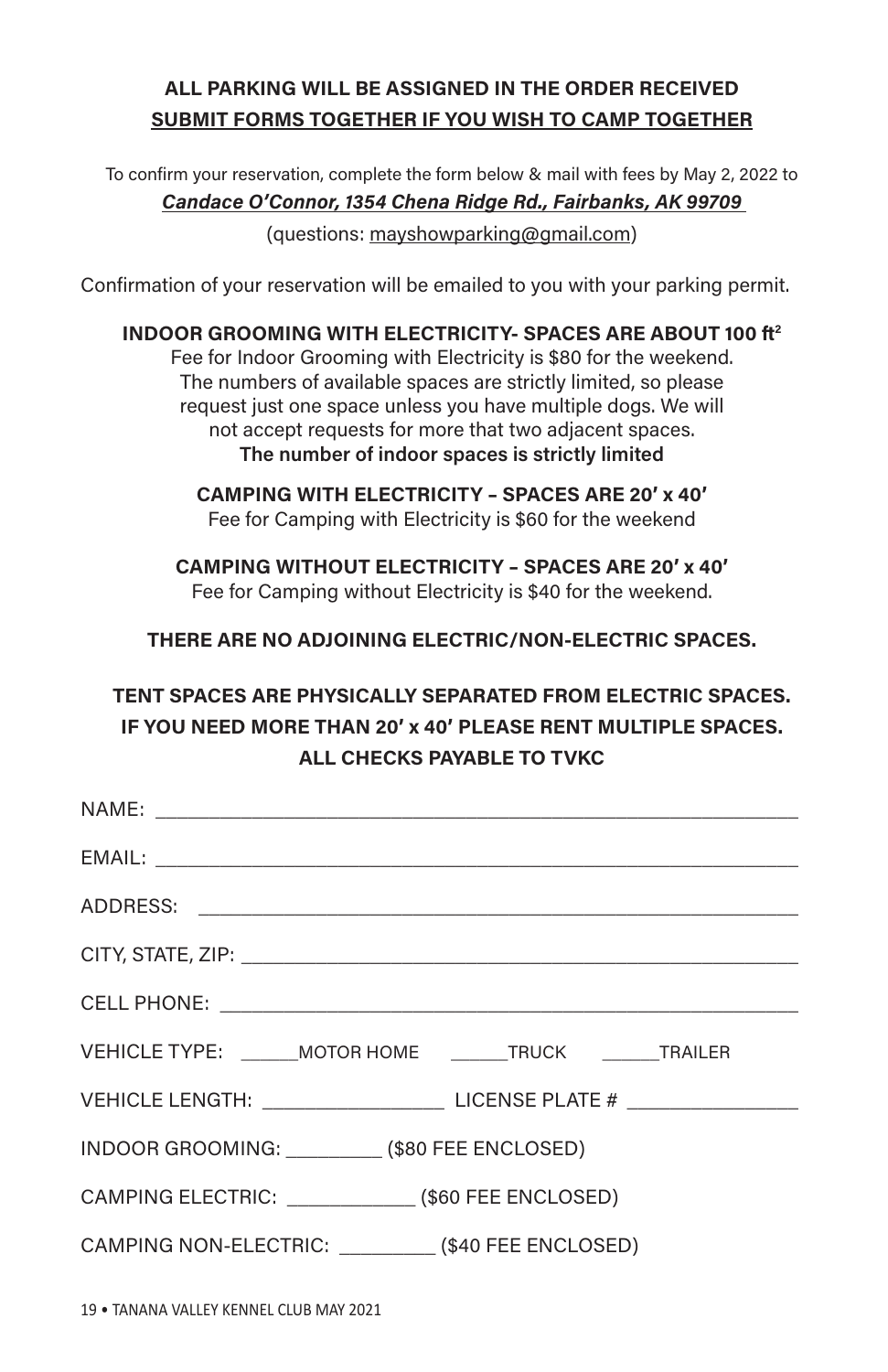

**The American Kennel Club Rules and Regulations will govern this Show and Exhibitors must make themselves familiar with the agreement of the American Kennel Club, referred to on the reverse side of the entry blanks that accompany this Show Premium List.**

- The American Kennel Club will collect: a \$3.00 Event Service Fee and \$.50 Recording Fee where applicable for the first entry of a dog, plus a \$3.00 service fee for each additional entry of the same dog in the regular and nonregular recordable single-entry classes, in all AKC licensed and member club events. At every licensed or member club rally trial, a recording fee of \$3.50 is required for the first entry of each dog and a recording fee of \$3.00 is required for each additional entry of the same dog.
- No Entry will be accepted which specifies any condition as to its acceptance. Telegraph, e-mail and unsigned entries cannot be accepted and will be returned. Entries not on Official AKC Entry Forms and Photocopies of Entry Forms without Agreement and Rules on reverse side are NOT ACCEPTABLE. The Club and/or Baray Events assumes no responsibility for wrong or incomplete information given on the entry blank by the owner or the owner's agent. RESPONSIBILITY FOR COMPLETENESS OF ENTRY RESTS SOLELY WITH ENTRANT.
- RETURNED CHECKS DO NOT CONSTITUTE A VALID ENTRY FEE. BaRay Events will add a \$30.00 collection fee to the amount of each returned check. We will not re-process checks. The exhibitor will be contacted & required to send a money order for the original amount PLUS the \$30.00 NSF fee. Subsequent returned checks from same person may result in their being put on a CASH ONLY BASIS.
- REFUNDS for cancellations due to judge change or cancellations made prior to entries closing will be mailed by the Club to said Exhibitor or Agent AFTER THE SHOW. An administrative fee of \$5.00 will be withheld from all refunds for entries cancelled prior to the closing of entries.
- Females in season are not permitted to compete in Obedience or Rally Trials. If a female is withdrawn from competition because it came into season and the Superintendent is notified no later than one half hour prior to the start of the first class in the trial, the Clubs is required to refund the entry fee. The Clubs may retain a processing fee and must publish this information in the premium. Clubs may determine the documentation, if any that is required to confirm the female is in season. This shall be stated in the premium. Note: No fee is paid to the AKC for females in season who are withdrawn.
- FAX ENTRIES Fax entries will be accepted up to closing time. Fee is \$4.00 per dog per show. If the credit card charge is denied for any reason, an additional service charge of \$20.00 will be added. FAX NUMBER: 360-755- 2248. This is for Fax Machine ONLY. Incomplete or illegible Fax entries are not acceptable as a valid entry in a show. Proof of transmission is not proof of receipt of a legible or complete transmission (under AKC Rule Ch. 11, Sec. 4). A Fax-Friendly entry blank PDF is available for download at www.BarayEvents.com
- Entries will be acknowledged after entries close with entry acknowledgment and judging program to address on entry. Should Exhibitor NOT receive an acknowledgment within a reasonable time, PLEASE notify BaRay Events at 360-755-7086 or email dogshows@barayevents.com.
- Entry fees shall NOT be refunded in the event that a dog is absent, disqualified, sick, lame, excused by the Judge or Veterinarian, or barred from competition by action of the Show Committee, or because it has been entered incorrectly. There is no refund for DUPLICATE ENTRIES or OVERPAYMENTS. If, because of riots, civil disturbances or other acts beyond the control of the management it is impossible to open, or to complete the Show NO REFUND will be made. To find out about any AKC event cancellations call the AKC Event Cancellation Hotline 877- 252-3229.
- Please note: Any hotel or motel listed in the premium list is subject to Event Committee Rules. We expect our exhibitors to be responsible guests. A report that an exhibitor at this show has abused hotel or motel property during this weekend may result in disciplinary action. Clubs reserve the right to decline future entries from the offending party in accordance with the provisions of Chapter 11, Section 15 of the Rules Applying to Dog Shows.
- Dogs need be present only for scheduled judging and will be released if not needed for further judging. Dogs must be ready for judging. Neither the club nor its Superintendent will be responsible or obligated to furnish any service for notifying exhibitors or their agents of Breed or Class Judging. Judges need not wait for any dog holding up a class. Owners or agents alone are responsible for the presence of their dogs in the judging rings.
- Only dogs eligible for these shows will be admitted into the show area. There is no provision for unentered dogs.
- LOSS OR DAMAGE The Show Committee will use due care and diligence for the welfare of dogs and exhibitors, but will not be responsible for, or assume any liability in the event of any accident or misfortune, to either dogs or exhibitors participating in these Shows. The welfare of an Exhibitor's child is assumed to be the responsibility of the Exhibitor. It is distinctly understood that Exhibitors will exercise control and restraint over their children.
- Exhibitors should follow their veterinarian's recommendation to assure their dogs are free of internal and external parasites, any communicable diseases, and have appropriate vaccinations. Additionally, clubs should include any specific local health requirements; for example proof of rabies vaccination.
- PUBLICATION RIGHTS By entering this show, all owners, handlers, breeders and kennels agree that all rights to televise, videotape, photograph, advertise, promote and publicize or otherwise exploit this show, or the persons or animals participating in it or the results of the competition before, during or after the event, shall belong solely to The American Kennel Club and their respective assigns, including the use of the names, likenesses or biographical matter of all dogs, owners, handlers, breeders and kennels participating in the show and no such owner, handler, breeder or kennel shall allow any other party to make commercial use of any videotape or photograph of any person or animal participating in this competition.

#### ENTER ONLINE: http://www.BaRayEvents.com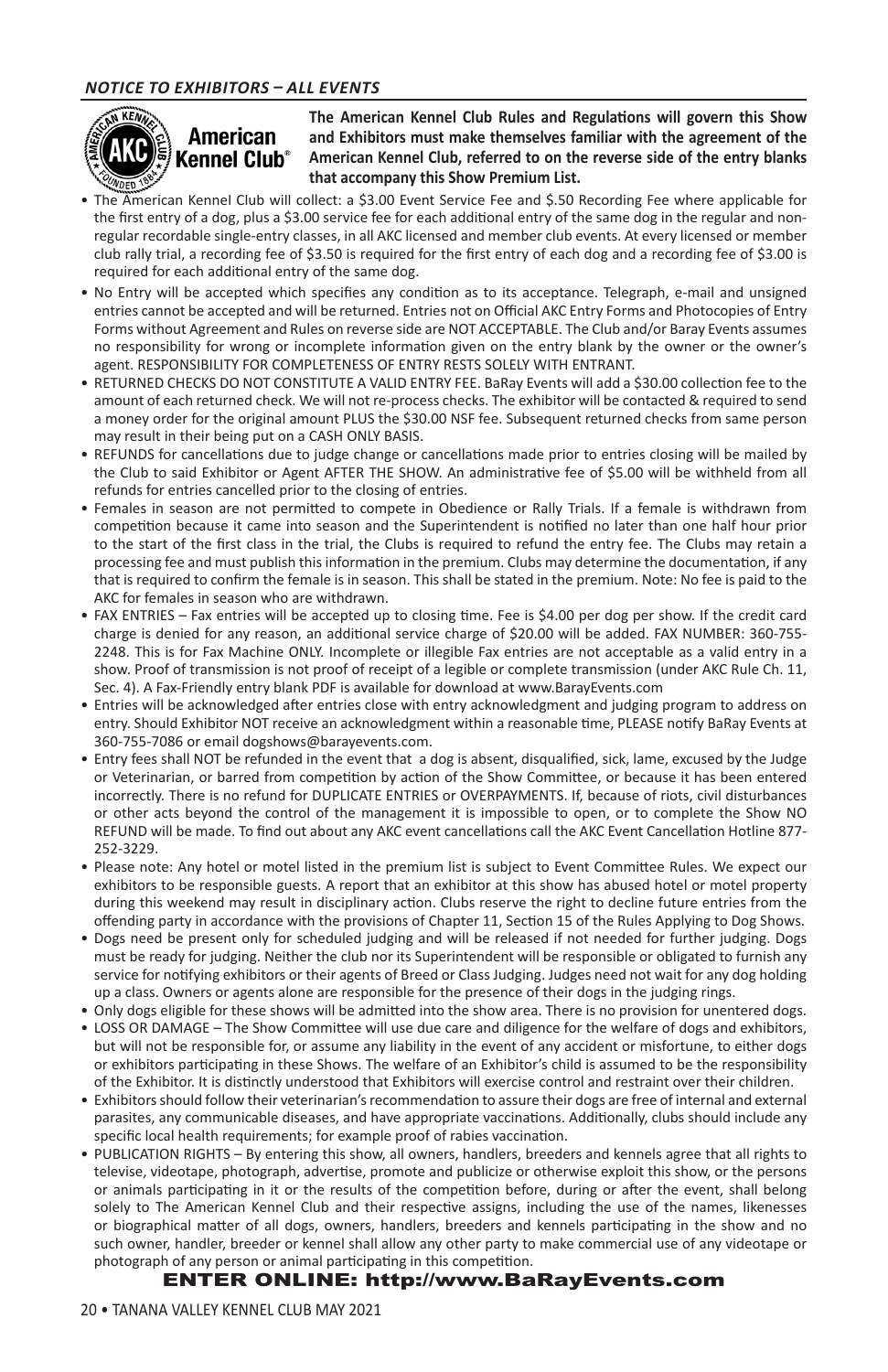# **VENDOR INFORMATION**

If you would like to be a vendor during Tanana Valley Kennel Club May shows, just follow the steps. It is easy and fun to share your products with all the exhibitors.

- 1. Fill out the form below.
- 2. Send the form plus your check (made out to TVKC) to the address listed.
- 3. Our vendor spaces are located outside the main show building. The space is 10x10 with no electricity. You will need to bring your own awning plus any tables. You may want to bring your own chairs. The vendor fee is \$35.00 a day or \$100.00 for all three days.
- 4. Make sure your area is secured after the show is finished for the day. TVKC cannot be responsible to items.
- 5. We want to make your time with us pleasant and successful. Please let us know what we can do to help.
- 6. All forms need to be received by May 1, 2022, to insure adequate space available plus all monies need to be paid.
- 7. Confirmation and parking information will be sent via email by the vendor chairperson.

| <b>VENDOR FORM</b><br>_____ |  |  |
|-----------------------------|--|--|
|                             |  |  |
|                             |  |  |
|                             |  |  |
|                             |  |  |
|                             |  |  |
|                             |  |  |
|                             |  |  |
| Submit to: CANDY BARTOS     |  |  |

3514 Hoonah Lane • North Pole, Alaska 99705 724almond@gmail.com • 907-347-4499 (No Text Messages Please)